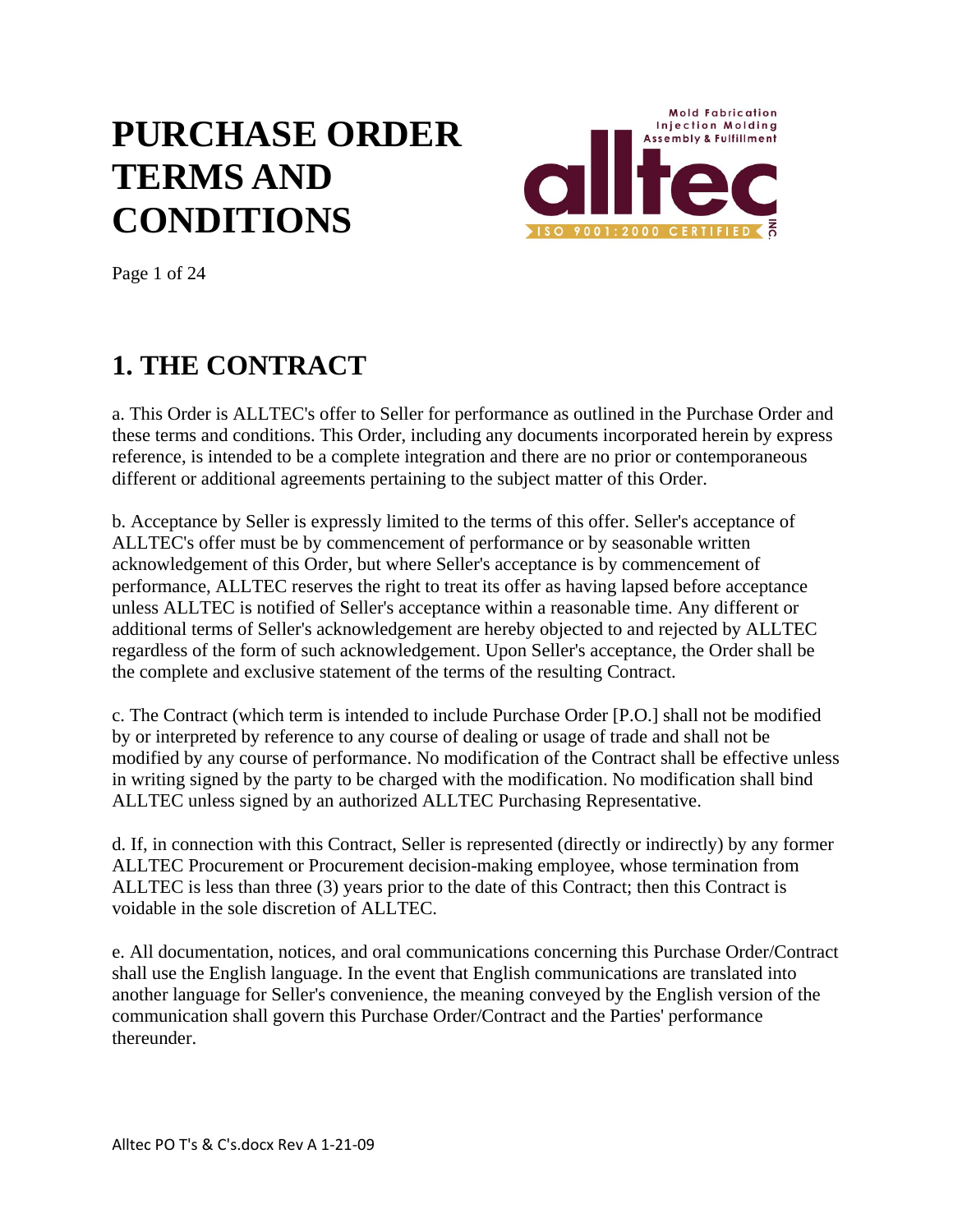# **2. INSPECTION, ACCEPTANCE AND REJECTION**

a. All goods (which term throughout this Contract includes, without limitation, processes, technical information, computer software, raw materials, components, intermediate assemblies, end products and, where applicable, services to be performed hereunder) shall be subject to inspection and test at all times and places, including the period of manufacture, by ALLTEC, and also the Government if this is an order that is placed under a Government contract. Inspectors shall have access to all areas on the premises of the Seller or of Seller's subcontractors in which work on this Contract is being performed. If this Contract calls for the delivery of goods for installation on aircraft, the right of inspection and test shall extend to representatives of the Federal Aviation Administration, and, if nondomestic, equivalent foreign government agencies.

b. Seller and Seller's subcontractors shall provide all reasonable facilities for the safety and convenience of inspectors at no additional cost. Seller shall furnish to inspectors all information and data as may be reasonably required to perform their inspection. All goods to be delivered hereunder shall be subject to final inspection, test and acceptance by ALLTEC at destination, notwithstanding any payment or inspection at source. ALLTEC shall accept or give notice of rejection of goods delivered hereunder within a reasonable time after receipt of such goods. Acceptance by ALLTEC shall not waive any rights that ALLTEC might otherwise have at law or by express reservation in this Contract with respect to any nonconformity.

c. Any tender of goods which is nonconforming as to the quality or quantity or the delivery schedule shall constitute a breach of this Contract and ALLTEC shall have the absolute right to reject such goods, in whole or in part, and notify Seller thereof. In the event of such a tender, ALLTEC shall be entitled to all remedies as provided by law, and in addition thereto shall have the right to do any or all of the following: (1) to hold such nonconforming goods for a reasonable period at Seller's risk and expense pending a determination to accept or reject any or all thereof; (2) to return such nonconforming goods to Seller at ALLTEC's election and at Seller's risk and expense for replacement or correction; (3) to accept such nonconforming goods subject to an equitable price reduction; (4) to replace or correct such nonconforming goods and charge to Seller the cost occasioned to ALLTEC thereby; (5) to recover by offset or otherwise any and all expenses, costs, price reductions, and damages paid, incurred, or suffered by ALLTEC as a result of such holding, return, replacement, correction, reductions, or rejections of nonconforming goods, or (6) to terminate this Contract as provided in Article 9 hereof.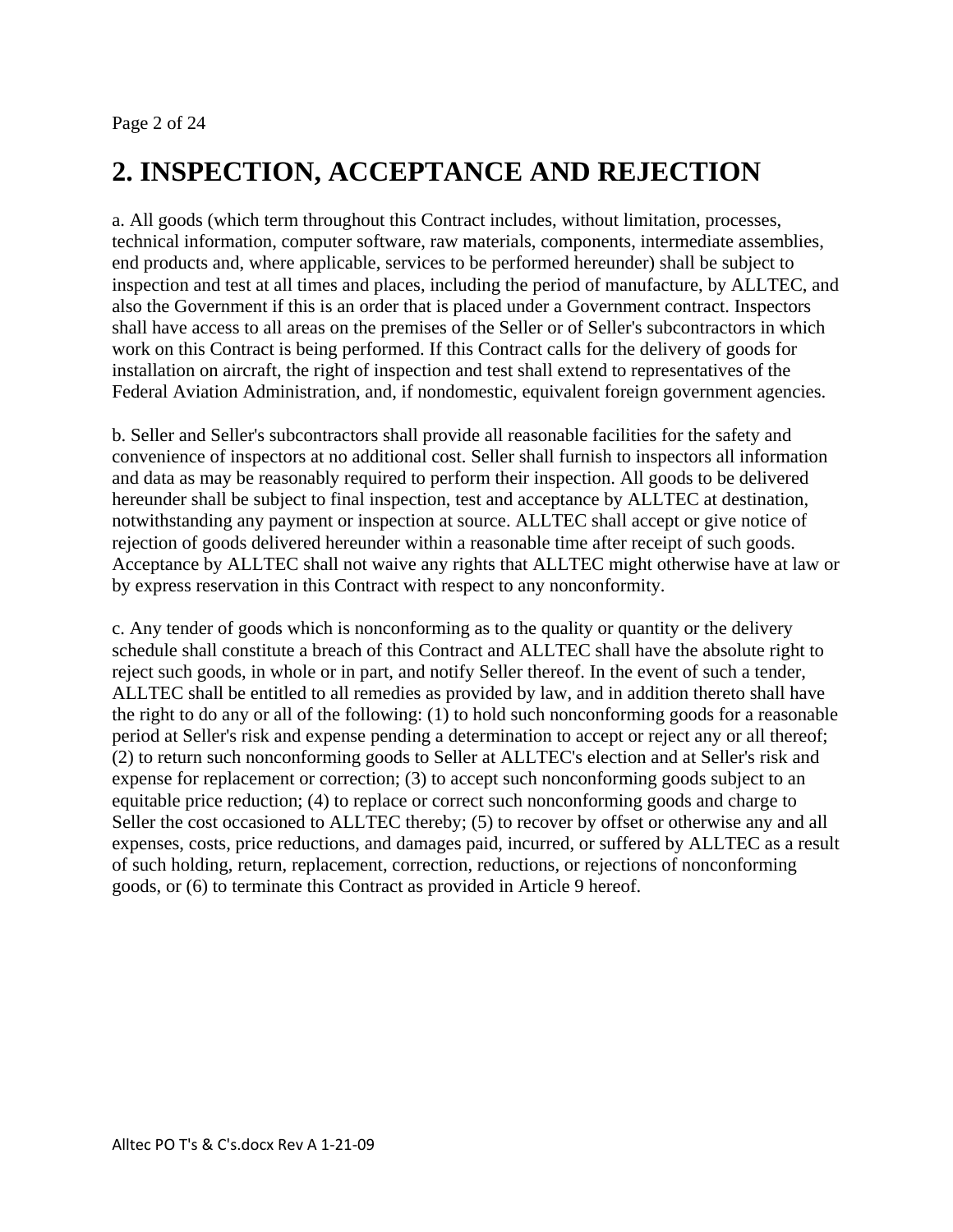Page 3 of 24

# **3. QUALITY CONTROL AND CONTRACTUAL COMPLIANCE**

a. Seller shall provide and maintain a quality control system acceptable to ALLTEC for the goods and services purchased under this Contract, and Seller shall permit ALLTEC to review procedures, practices, processes and related documents to determine such acceptability. It is ALLTEC's policy to survey all sellers periodically to ascertain compliance with ALLTEC and U.S. Government requirements which have been made part of this Contract. Seller agrees to provide access to its premises for, and to cooperate with, ALLTEC in the conduct of those surveys.

b. It shall be Seller's continuing obligation subsequent to delivery of goods for installation on aircraft to advise ALLTEC's Purchasing Representative in the event that Seller discovers any quality deficiency in the delivered goods with respect to approved specifications. Seller must provide written notice within twenty-four (24) hours of discovery.

c. Foreign procurement of metallic raw materials required to conform to federal, military, or industrial specifications shall be procured per the specific requirements.

#### **4. WARRANTY**

a. Inspection and acceptance of any goods by ALLTEC shall not be deemed to alter or affect the obligations of Seller or the rights of ALLTEC under the Warranties herein or as may be provided by law.

b. Seller warrants that all goods and services furnished hereunder will conform to the requirements of this Contract (including all descriptions, specifications and drawings made a part of this Contract), and such goods will be merchantable, fit for their intended purposes, free from all defects in materials and workmanship and to the extent not manufactured pursuant to detailed designs furnished by ALLTEC, free from defects in design. ALLTEC's approval of designs or specifications furnished by Seller shall not relieve Seller of its obligations under this warranty.

c. In addition to its other remedies, ALLTEC may, at Seller's expense, require prompt correction or replacement of any goods and services failing to meet Seller's warranties herein. Goods and services corrected or replaced by Seller shall be subject to all of the provisions of this Contract in the manner and to the extent as goods and services originally furnished hereunder.

d. All warranties, including special warranties specified elsewhere herein, shall inure to ALLTEC, its successors, assigns, customers and users of its products.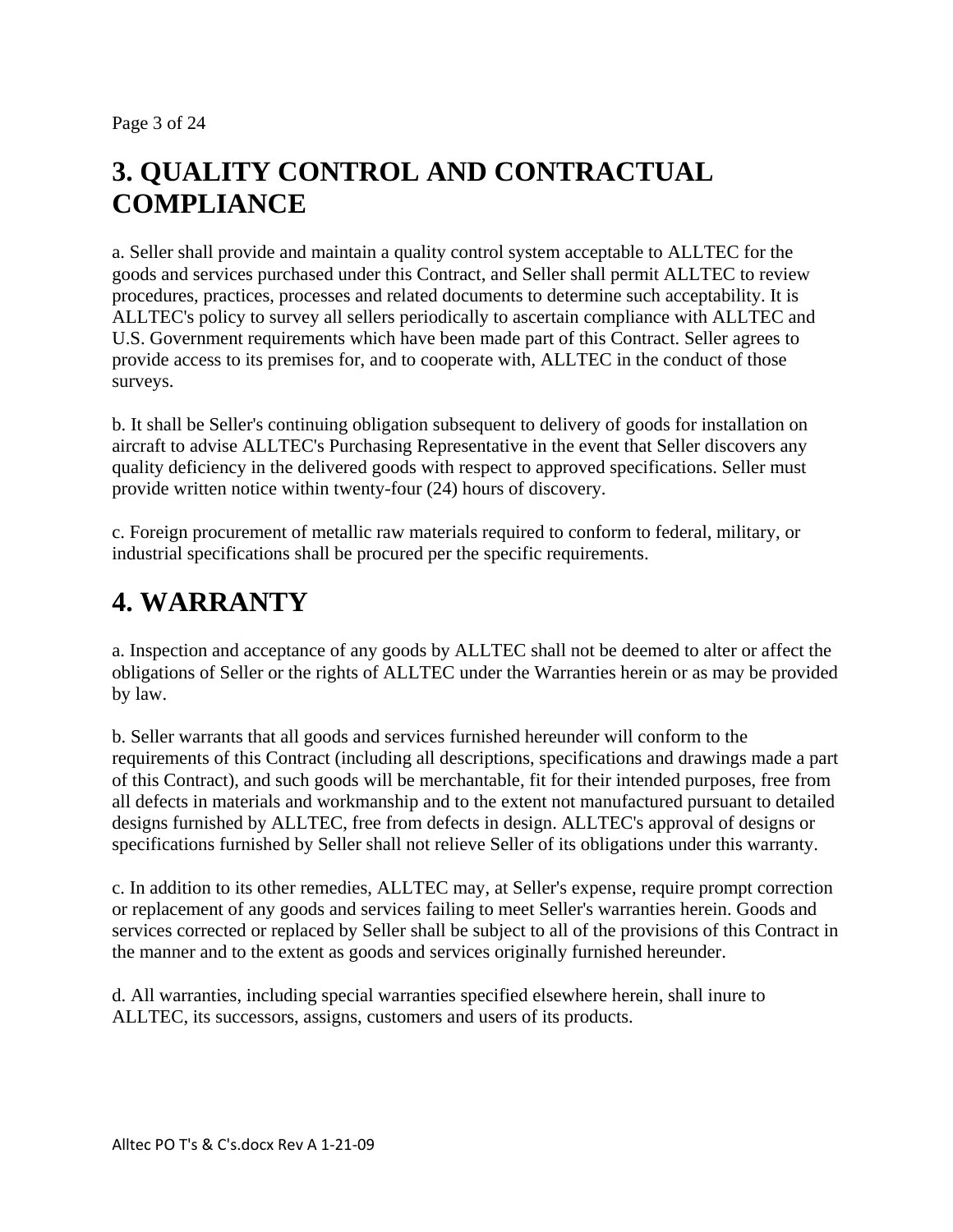Page 4 of 24

# **5. DELIVERY**

a. Seller shall strictly adhere to the delivery and completion schedules specified in this Contract. If, at any time, Seller believes it may be unable to comply with the delivery or completion schedules, Seller shall immediately notify ALLTEC's Purchasing Representative in writing of the probable length of any anticipated delay and the reasons for it, and shall continue to notify ALLTEC's Purchasing Representative of any material change in the situation. In the event of such notification or of an actual failure by Seller to comply with the delivery or completion schedules, ALLTEC may, in addition to all other remedies, require Seller, at Seller's expense, to ship goods via air freight or expedited routing to avoid or minimize delay.

b. In the event of early delivery, ALLTEC may store goods at Seller's expense, unless delivery in advance of the contractual commitment date is expressly authorized within this Contract.

c. The quantities specified for delivery on this Purchase Order/contract are the only quantities required by ALLTEC. Therefore, if Seller delivers quantities in excess of those specified in this Purchase Order/contract, ALLTEC shall not be required to make any payment for the excess goods and, at ALLTEC's election, may keep or return the excess goods at Seller's risk and expense.

d. Seller shall proper packing slips and shipping labels on all unit loads and transport packages shipped to ALLTEC hereunder.

# **6. CHANGES**

a. ALLTEC may, at any time, exclusively in a writing signed by its authorized Purchasing Representative, and without notice to sureties, make changes within the general scope of this Contract which affect the (a) drawings, designs, or specifications; (b) method of shipment or packing; (c) place of inspection delivery or acceptance; or (d) delivery schedules. If any such change causes an increase or decrease in the cost of, or the time required for, performance of this Contract, an equitable adjustment shall be made in the contract price or delivery schedule or both, and the Contract shall be modified in writing accordingly. Any claim by Seller for adjustment under this Article must be asserted in writing to ALLTEC's Purchasing Representative not later than thirty (30) days after the date of receipt by Seller of the written change authorization, or within such extension as ALLTEC may grant in writing. ALLTEC may, in its sole discretion, consider any such claim regardless of when asserted. Pending any such adjustment, Seller will diligently proceed with the Contract as modified. Where the cost of property made excess or obsolete as a result of a change is included in Seller's claim for adjustment, ALLTEC shall have the right to direct the manner of disposition of such property. ALLTEC shall have the right to examine any of Seller's pertinent books and records for the purpose of verifying Seller's claim.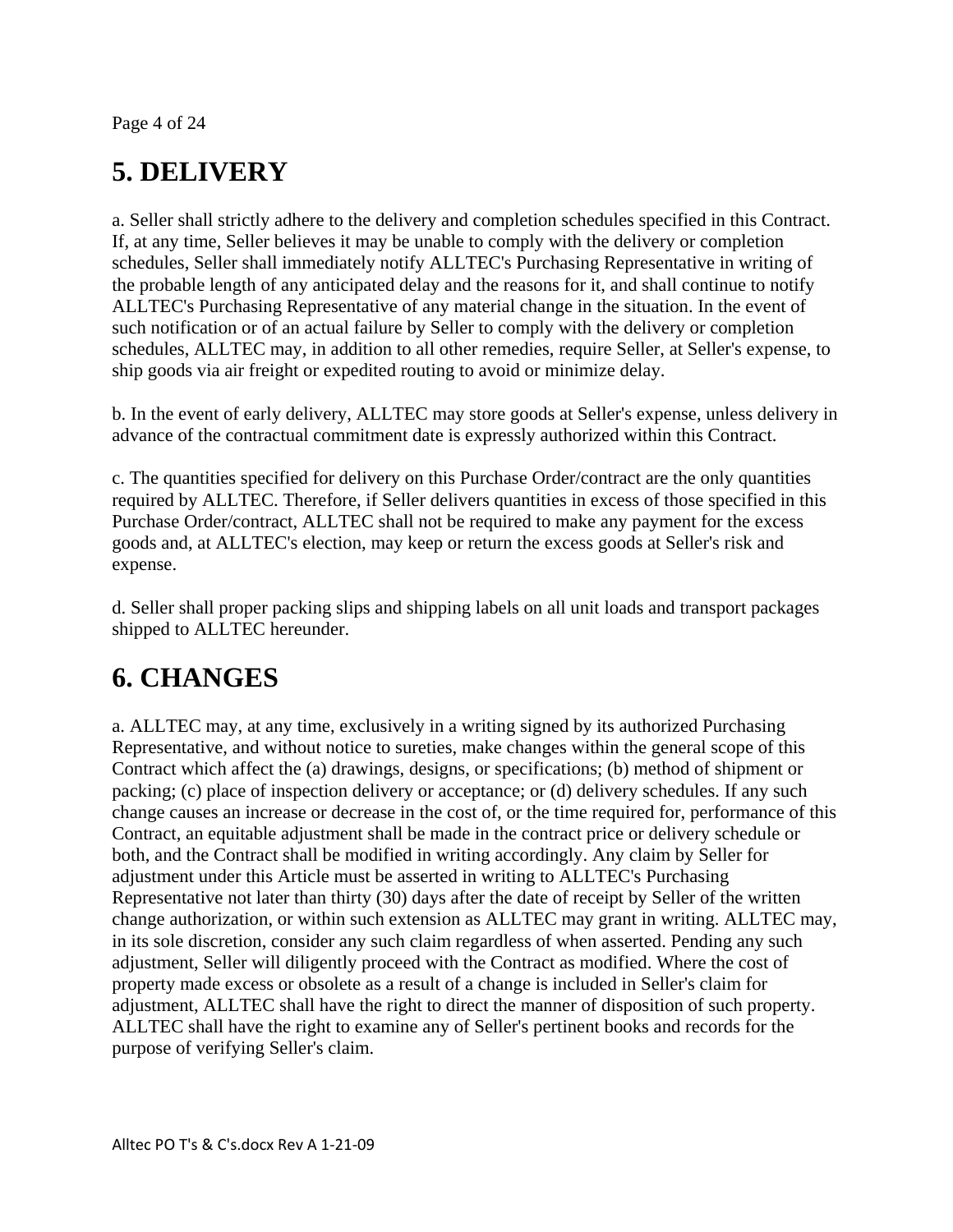Page 5 of 24

b. Seller's claim for equitable adjustment shall be in the form of a complete change proposal fully supported by factual information and shall separately identify all increases and all decreases in costs. The claim shall be submitted by a senior company official in a signed writing that contains the following certification statement: "I certify that the claim is made in good faith, that the supporting data are accurate and complete to the best of my knowledge and belief; and that the amount requested accurately reflects the contract adjustment for which ( Seller) believes ALLTEC is liable."

#### **7. INVOICE AND PAYMENT**

a. For each shipment of goods or completed item of services, Seller shall submit an original invoice marked "original" and one copy marked "copy" to the appropriate ALLTEC Accounts Payable Department. The prices set forth in this order includes all taxes, fees, levies and similar charges except for sales and use taxes. All sales and use taxes must be separately itemized. Purchase Order/Contract Number and Item Number must appear on all shipping documents, invoices, quality certifications, and packing sheets.

b. Determination of payment due date, whether under net or discount terms, will be based on the latest of (1) the date goods are received or services are completed; or (2) the date an accurate invoice is received. Unless early delivery of goods or services is expressly authorized by the ALLTEC Purchasing Representative, payment for goods or services received in advance of the contractual commitment date shall not be made prior to the contractual commitment date.

c. Payment will be deemed to have been made when deposited in the mail.

# **8. TERMINATION FOR CONVENIENCE**

ALLTEC may terminate this Contract for its convenience in whole or, from time to time, in part in accordance with the Clause entitled "Termination for Convenience of the Government" set forth in FAR 52.249-2, in effect on the date of this Contract, which Clause is incorporated herein by this reference, except Paragraphs (c) and (i). Further the period for submitting the subcontractor's termination settlement proposal is reduced to six (6) months and for requesting an equitable adjustment to forty-five (45) days. In the referenced Clause "Contractor" shall mean Seller and "Government" and "Contracting Officer" shall mean ALLTEC. If this Contract is not issued under a Government prime contract, subcontract, or Government Management Risk Contract fundings the "record keeping" requirement of said Clause shall be deemed deleted.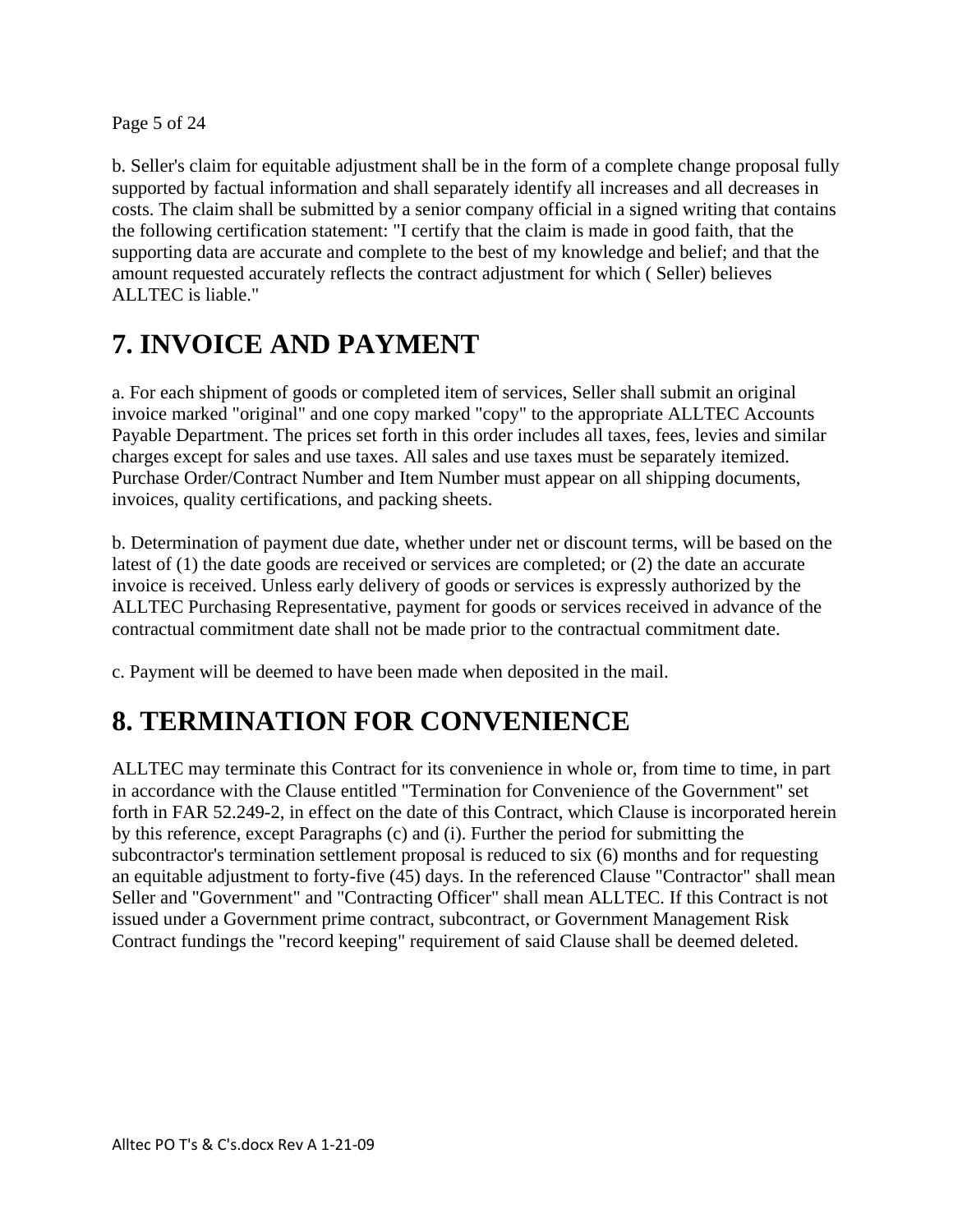Page 6 of 24

### **9. TERMINATION FOR DEFAULT**

a. ALLTEC may terminate the whole or any part of this Contract in any of the following circumstances:

(1) If Seller fails to deliver the goods or to perform the services required by this Contract within the time specified herein, or any extension thereof granted by ALLTEC in writing; or

(2) If Seller fails to perform any of the other provisions of this Contract or so fails to make progress as to endanger performance of this Contract in accordance with its terms, and in either of these two (2) circumstances does not cure such failure within a period of ten (10) days after receipt of notice from ALLTEC specifying such failure; or

 (3) In the event of suspension of Seller's business, insolvency, institution of bankruptcy, liquidation proceedings by or against Seller, appointment of a trustee or receiver for Seller's property or business, or any assignment, reorganization or arrangement by Seller for the benefit of creditors.

b. ALLTEC may require Seller to transfer title and deliver to ALLTEC in the manner and to the extent directed by ALLTEC (1) any completed goods; and (2) such partially completed goods and materials, parts, tools, dies, jigs, fixtures, plans, drawings, information, and contract rights, (hereinafter called "manufacturing materials") as Seller has produced or acquired for the performance of this Contract, including the assignment to ALLTEC of Seller's subcontracts; and Seller shall protect and preserve property in possession of Seller in which ALLTEC has an interest. Payment for completed goods delivered to and accepted by ALLTEC shall be at the contract price. Payment for manufactured materials delivered to and accepted by ALLTEC and for the protection and preservation of property shall be at a price determined in the same manner as provided in Article 8 hereof, except that Seller shall not be entitled to profit. ALLTEC may withhold from Seller monies otherwise due Seller for completed goods and/or manufacturing materials in such amounts as ALLTEC determines necessary to protect ALLTEC against loss due to outstanding liens or claims against said goods.

# **10. ALLTEC PROPERTY**

Seller shall keep all property furnished by ALLTEC and all property to which ALLTEC acquires title by virtue of this Contract segregated and clearly marked and will maintain a complete inventory thereof. Seller assumes all risk of loss, destruction or damage to such property while in Seller's custody or control. Seller will immediately notify ALLTEC's Purchasing Representative in writing of any such loss, destruction or damage. Except for property incorporated in delivered end products, Seller will, upon termination or completion of this Contract, deliver such property, as directed by ALLTEC, in good condition subject to ordinary wear and tear and normal manufacturing losses.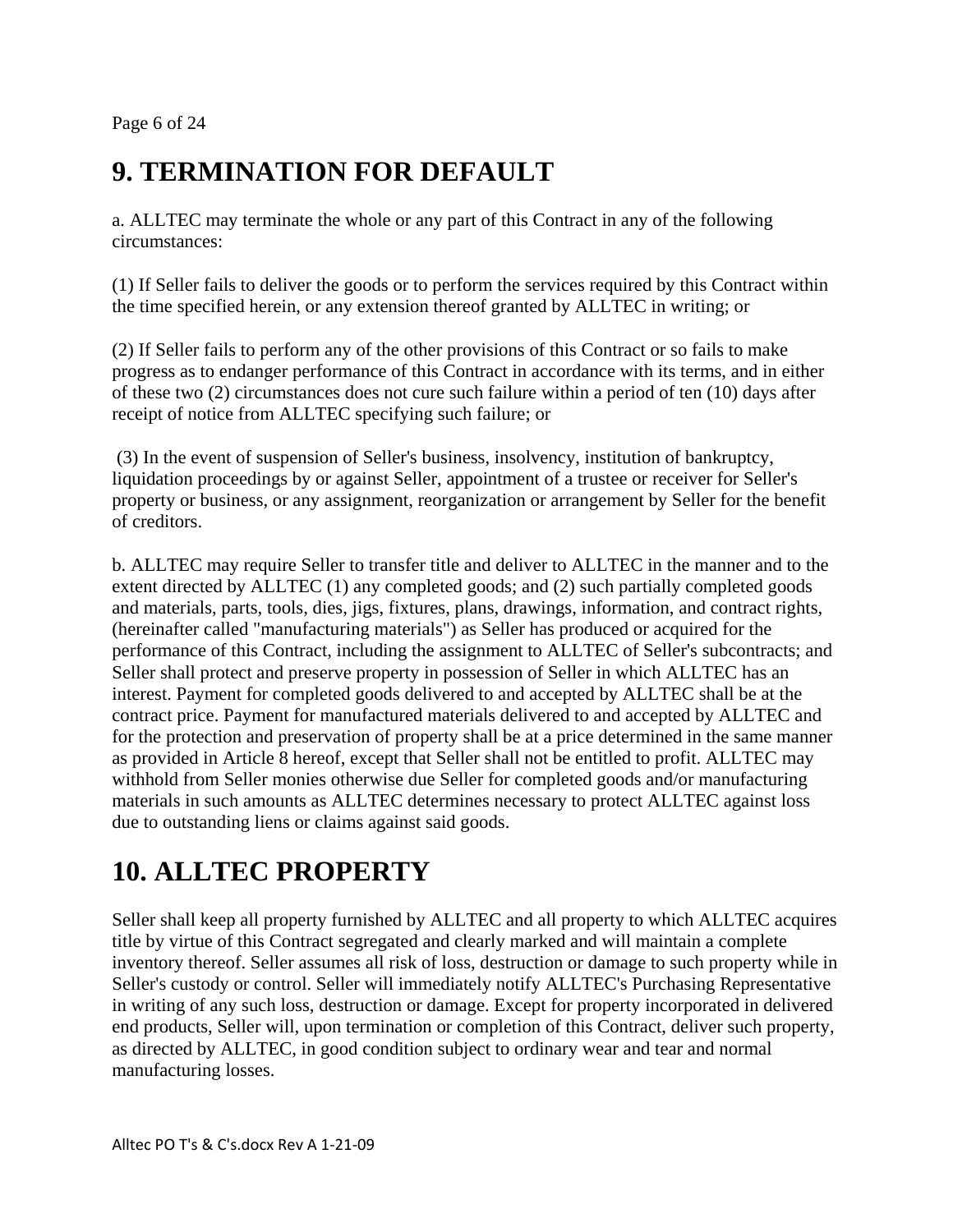Page 7 of 24

### **11. NONDISCLOSURE; TECHNICAL DATA FOR CERTIFICATION, SIMULATION, TRAINING, OR INTERFACE**

a. The information contained in reports, drawings, documents, or other records which are furnished to Seller by ALLTEC shall not be disclosed by Seller to others and shall not be used for purposes other than the performance of this Contract without ALLTEC's written consent.

b. The information furnished to ALLTEC by Seller in reports, drawings, documents, or other records shall not be disclosed by ALLTEC to others except as provided herein and shall not otherwise be used for purposes other than the performance of this Contract without Seller's written consent.

c. Each party will recognize the other party's restrictive markings and impose such restrictions upon third parties, provided that such markings purporting to cover information already within a recipient's knowledge or which is obtainable from another source without restrictions or which for any reason is not protectable by law shall not be binding upon the recipient.

d. Upon request, Seller shall provide ALLTEC at no additional charge, such existing technical data pertaining to Seller's Product as ALLTEC deems necessary for certification, training, simulation, or interface purposes. In support of those purposes only, ALLTEC may furnish such Seller data to third parties, in which case ALLTEC will impose Seller's restrictive markings (if any) in accordance with Subparagraph c, above. In the alternative and upon ALLTEC's request, Seller shall provide such data directly to ALLTEC-designated third parties also at no extra charge.

e. Nothing in this provision shall limit either party's right to enter into data exchange agreements with each other or third-party recipients of the data to ensure further protection of a party's proprietary interests in such technical data. Nothing in this provision shall limit Seller's right to compensation in the event that necessary data must be created to support the certification, training, simulation, or interface technical objective.

f. Nothing herein shall interfere with the rights of the U.S. Government as set forth in FAR 52.227-14 or DFARS 252.227-7013 where either of these provisions is included in the prime contract under which this order is issued.

g. Seller shall include this provision, exclusive of Paragraph b, in all of its lower-tier subcontracts issued in support of this Contract, and this provision shall have precedence over any other provisions herein relating to the transfer of Seller's technical data.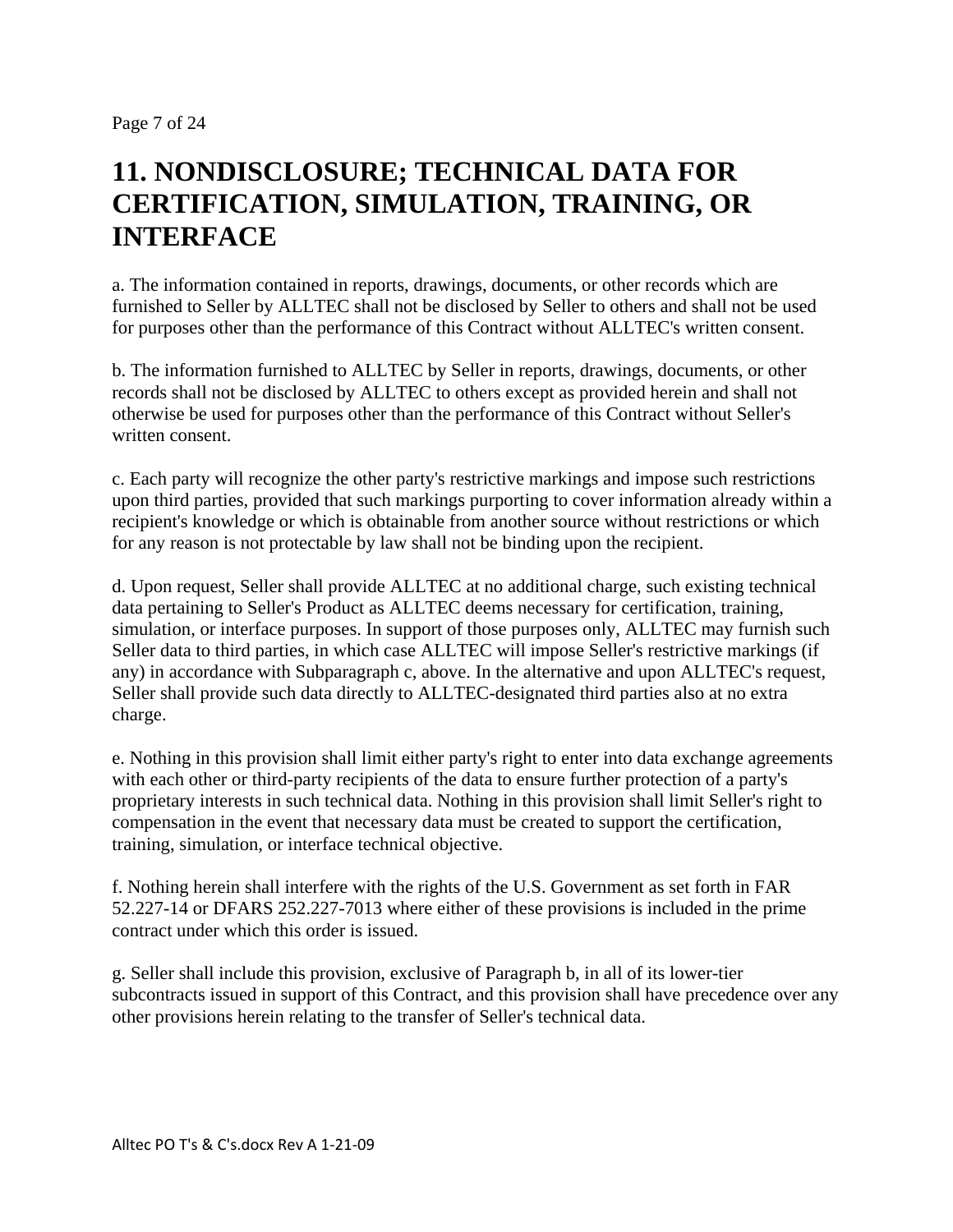Page 8 of 24

### **12. EXPORT LICENSING INFORMATION/OFFSHORE PROCUREMENT**

a. Upon the request of ALLTEC's Purchasing Representative and without additional cost, Seller shall provide such information as may be necessary to support ALLTEC's application for export license(s) covering any items ordered hereunder.

b. This Contract may contain defense related technical data. ALLTEC has obtained, or will obtain, the approval of the U.S. Government to furnish to Seller the data, and any other items hereunder requiring such approval, which are necessary for Seller to perform this Contract. U.S. Government approval is based upon the following International Traffic in Arms Regulations (ITAR) requirements (Reference 22 CFR, Sub-chapter M) with which Seller agrees to comply:

(1) Seller shall use the technical data furnished by ALLTEC only in the manufacture of defense articles in accordance with this Contract.

(2) Seller shall not disclose or provide technical data furnished by ALLTEC to any person except authorized U.S. citizen, intending citizen, permanent resident alien (immigrant alien) employees and qualified subcontractors which require the data in performance of the subcontracts.

(3) Seller shall not disclose or provide technical data furnished by ALLTEC to any foreign person either in the U.S. or abroad unless obtaining prior authorization directly from the U.S. Department of State Office of Defense Trade Controls (ODTC). ITAR defines a "foreign person" as any person who is not a U.S. citizen, immigrant alien (green card holder), or an intending citizen, and foreign corporation (corporation not incorporated in the U.S.), international organization, foreign government, and any agency or subdivision of foreign governments (i.e., diplomatic mission).

(4) Seller shall not acquire any rights in the data furnished by ALLTEC except to use it in the performance of this Contract. Seller also shall not convey to its qualified subcontractors any greater rights in the data than Seller has. Seller's qualified subcontractors shall only have the right to use the data as required in performance of their subcontracts.

(5) Seller shall deliver the defense articles manufactured in accordance with this Contract only to ALLTEC or to the U.S. Government.

(6) Upon completion or termination of this Contract, Seller shall destroy or return to ALLTEC all technical data furnished to Seller by ALLTEC pursuant to this Contract. At ALLTEC's election, ALLTEC may direct Seller to return or destroy the data and may require Seller to certify in writing that Seller has complied.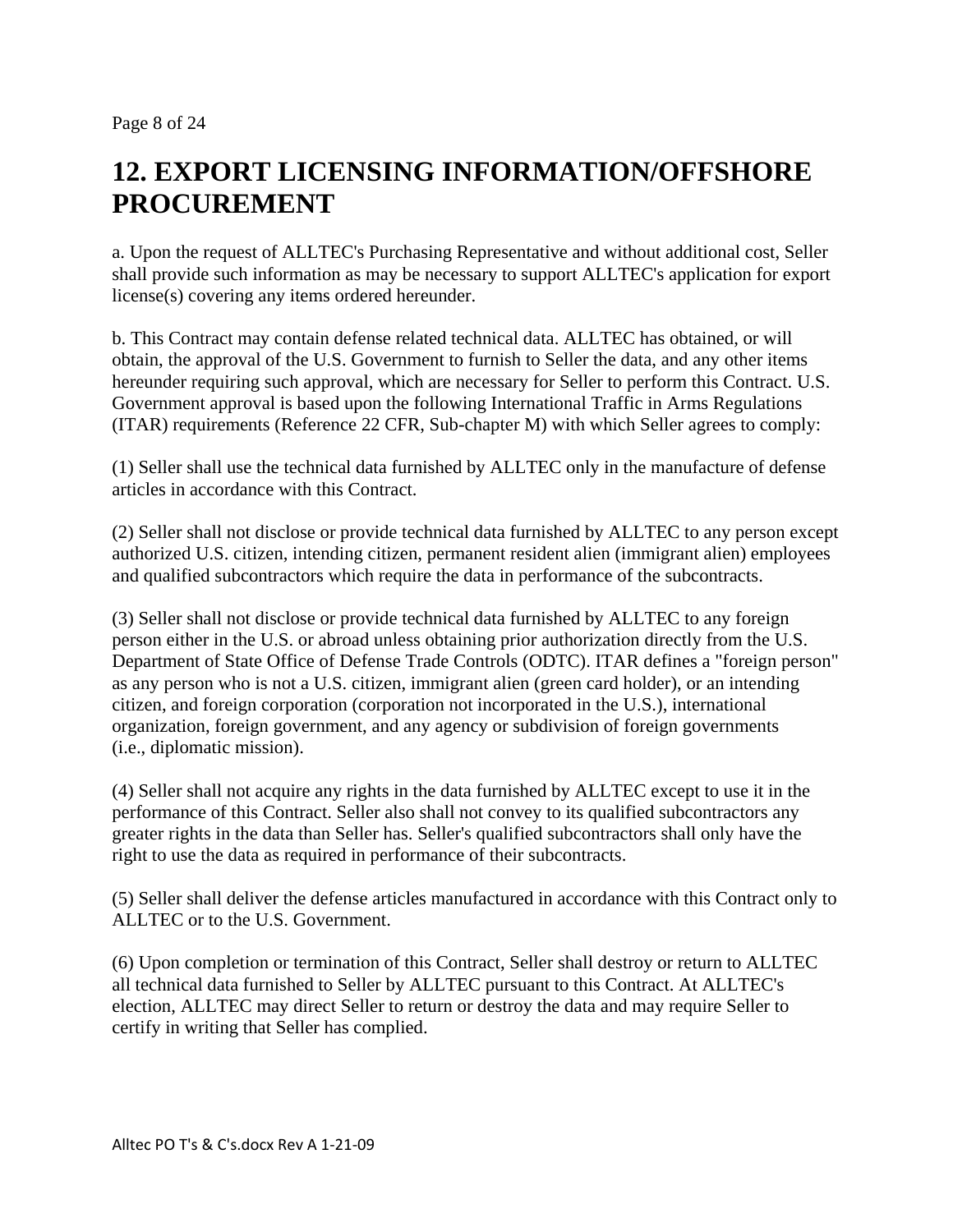#### Page 9 of 24

(7) Seller shall impose these requirements, (1) through (6), suitably revised to identify the parties properly, on all its subcontractors to which Seller intends to furnish technical data provided by ALLTEC for use by the subcontractors in performance of the subcontracts.

# **13. SUBCONTRACTING**

Seller will not subcontract without ALLTEC's prior written consent for the design, development or procurement of the whole or any substantial portion of any goods ordered hereunder. This limitation shall not apply to Seller's purchases of standard commercial supplies or raw material.

#### **14. SUSPENSION OF WORK**

ALLTEC's Purchasing Representative may, by written order, suspend all or part of the work to be performed under this Contract for any period not to exceed ninety (90) days. Within such period, or any extension thereof to which the parties may agree, ALLTEC shall either: (a) cancel such suspension; or (b) terminate the work covered by suspension in accordance with Article 8 or Article 9 hereof. Seller shall resume work whenever a suspension is cancelled or expires. An equitable adjustment shall be made in the delivery schedule or contract price, or both, if: (a) the suspension results in a change in Seller's cost of performance or ability to meet the contract delivery schedule; and (b) Seller asserts a claim for adjustment within thirty (30) days after the end of the period of suspension.

#### **15. NOTICES**

a. Whenever Seller has knowledge that any actual or potential labor dispute is delaying or threatens to delay the timely performance of this Contract, Seller shall immediately give notice thereof, and all relevant information with respect thereto, and shall notify ALLTEC of any material changes in the information required hereunder. Seller agrees to insert the substance of this article in any subcontract hereunder wherein a labor dispute may delay the timely performance of this Contract.

b. Any notice submitted by Seller, unless otherwise specified within this Contract, shall be in writing and directed to the ALLTEC Purchasing Representative indicated on the face of the Purchase Order/Contract.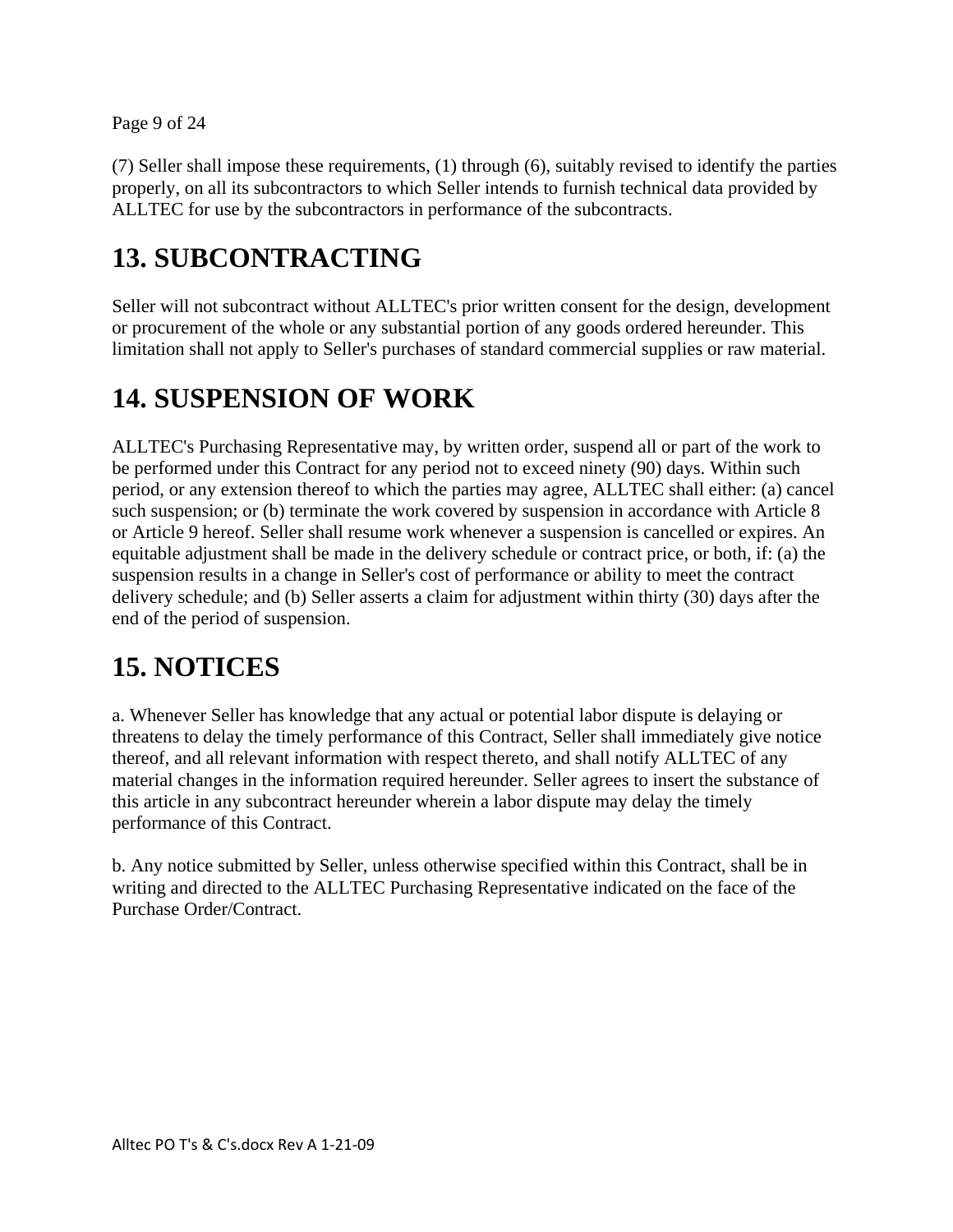Page 10 of 24

# **16. DISPUTES**

a. Pending the final resolution of any dispute involving this Contract, Seller agrees to proceed with performance of this Contract, including the delivery of goods, in accordance with ALLTEC's instructions.

b. Seller shall submit to ALLTEC's authorized Purchasing Representative a written demand for ALLTEC's final decision regarding the disposition of any dispute between the parties relating to this Contract, unless ALLTEC, on its own initiative, has already rendered such a final decision. Seller's written demand shall be fully supported by factual information, and if such demand involves a cost adjustment to the contract it shall include a signed writing submitted by a senior company official containing the following certification statement:

"I certify that the written demand is made in good faith, that the supporting data are accurate and complete to the best of my knowledge and belief; and that the amount requested accurately reflects the contract adjustment for which ( Seller) believes ALLTEC is liable."

c. Any ALLTEC final decision shall be expressly identified as such, shall be in writing, and shall be signed by ALLTEC's authorized Purchasing Representative, except that ALLTEC's failure to render a final decision within ninety (90) days after receipt of Seller's demand shall be deemed a final decision adverse to Seller's contentions. ALLTEC's final decision shall be conclusive and binding regarding the dispute unless Seller commences an action to contest such decision within ninety (90) days following the date of the final decision or one (1) year following the accrual of the cause of action, whichever is later.

d. Seller shall agree to Arbitration and cooperate fully with ALLTEC in seeking a resolution of any dispute involving this Contract under the disputes procedure applicable to the Government prime or higher-tier contract and if ALLTEC elects to follow such procedures Seller shall not be entitled to demand a final decision under Paragraph b. above until such resolution. Seller shall be bound by the final outcome of the disputes procedure if: (1) ALLTEC has afforded Seller an opportunity to participate in ALLTEC's conduct of the dispute or (2) ALLTEC, having decided to discontinue its own processing of the dispute, has afforded Seller an opportunity to assume the processing of the dispute in ALLTEC's name.

e. ALLTEC and Seller shall bear their own costs of processing the dispute.

f. Except with respect to security matters, which shall be governed by applicable security regulations, both parties agree that the Government will not be an indispensable party to the resolution of any dispute arising under any Order issued under a Government contract.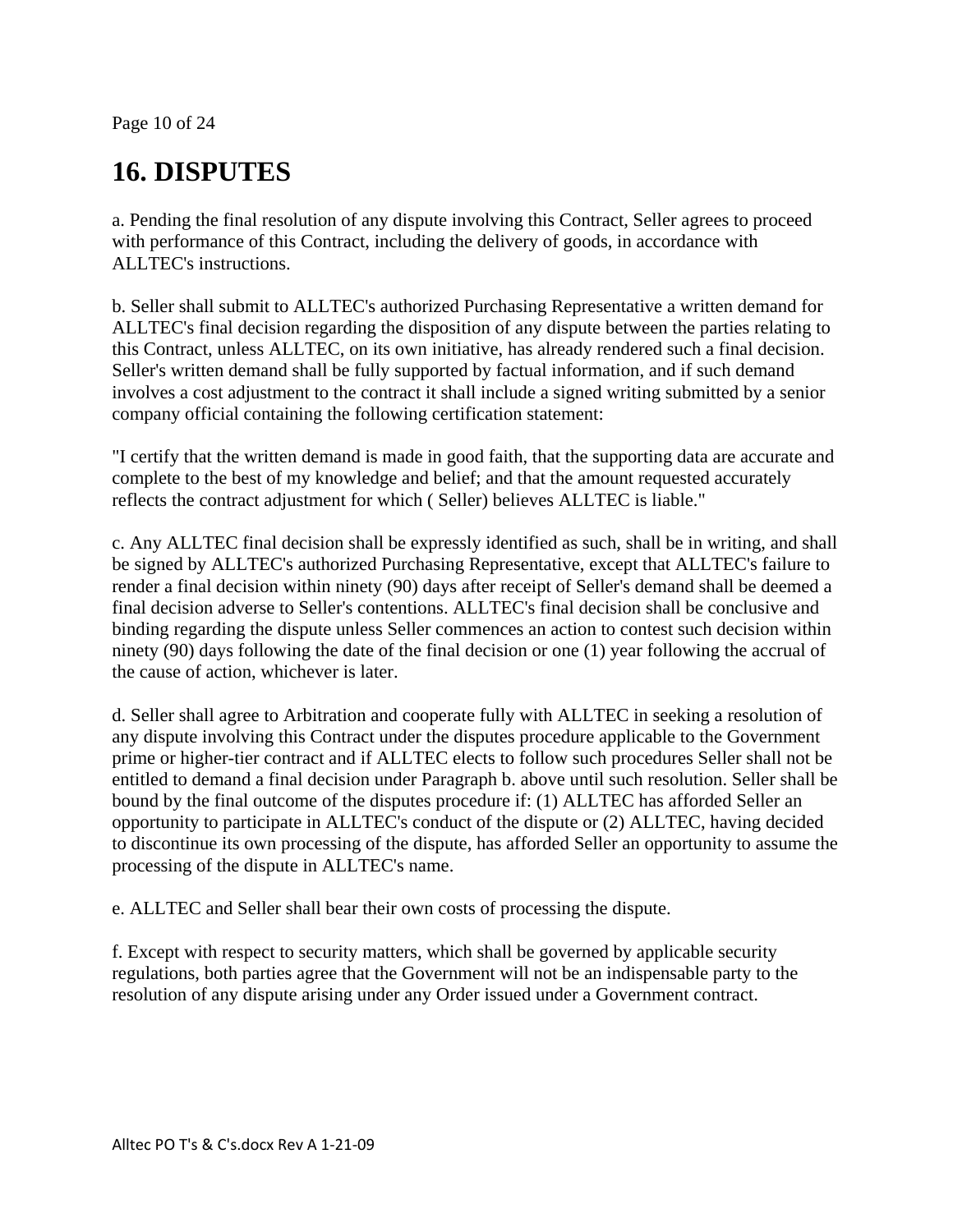Page 11 of 24

# **17. WAIVER AND SEVERABILITY**

Any action or inaction by ALLTEC or the failure of ALLTEC, on any occasion, to enforce any right or provision of this Contract shall not be construed to be a waiver by ALLTEC of its rights hereunder, and shall not prevent ALLTEC from enforcing such provision or right on any future occasion. A determination that any portion of this Contract is unenforceable or invalid shall not affect the enforceability or validity of any of the remaining portions of this Contract.

# **18. RIGHTS AND REMEDIES**

The rights and remedies of ALLTEC herein are cumulative, and are in addition to any other rights or remedies that ALLTEC may have at law or in equity.

# **19. PRECEDENCE**

In the event of any inconsistency between the articles, attachments, specifications or provisions which constitute this Contract, the following order of precedence shall apply: (a) special terms and conditions; (b) general terms and conditions contained within the Contract and these terms and conditions (c) specifications; and (d) all other attachments incorporated herein by reference. ALLTEC's specifications shall prevail over any subsidiary documents referenced therein. Seller shall not use any specification in lieu of those contained in this Contract without written consent of ALLTEC's authorized Purchasing Representative.

#### **20. COMPLIANCE WITH AND APPLICABILITY OF LAWS**

a. Federal, State and Local Laws. Seller warrants that in the performance of this Contract, it shall comply with all applicable Federal, State and Local Laws, in addition to any specifically noted within this Contract.

(1) Federal Labor Standards Act. On its invoice or in other form satisfactory to ALLTEC, Seller shall submit certification that the products covered by this Contract were produced in compliance with all applicable requirements of Sections 6, 7 and 12 of the Fair Labor Standards Act (29 U.S.C. 201-209), as amended, and of regulations and orders of the U.S. Department of Labor issued under Section 14 thereof.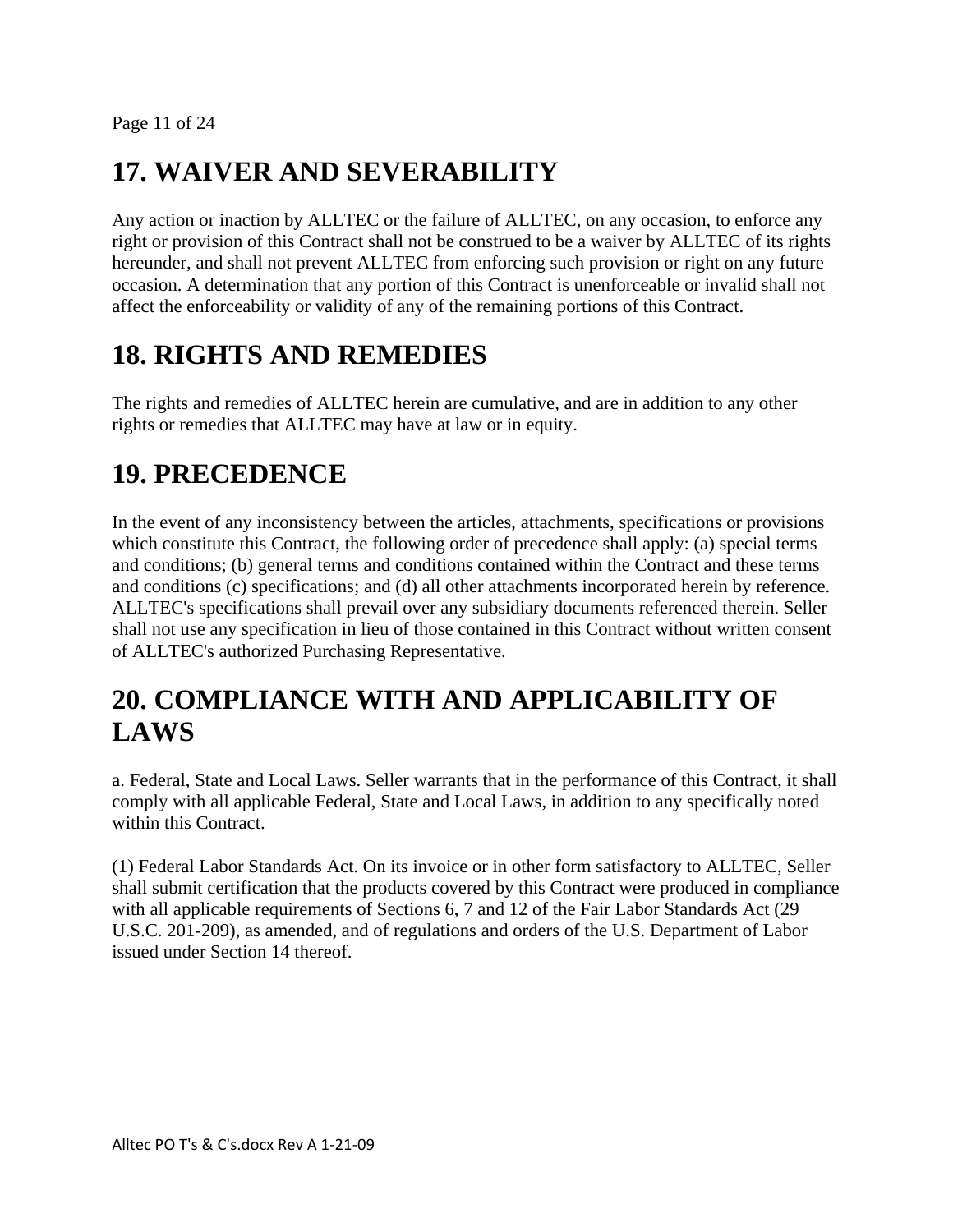Page 12 of 24

b. Applicable Law. If the contract requires performance under a Government or Government Management Risk contract funding, the rights and duties of the parties arising from or relating to the contract shall be governed by and be construed and interpreted in accordance with the law, custom and usage applicable to U.S. Government contracts and subcontracts, as enunciated by federal judicial bodies, boards of contract appeals, and quasi-judicial agencies of the federal government. To the extent that the foregoing is not dispositive or this is a commercial contract (or portions therein are commercial), said contract rights, and duties shall be governed by and be construed and interpreted in accordance with the law of the state in which the ALLTEC Purchasing Department placing this Contract is located, regardless of the location of execution or performance of this Contract.

c. If any provision herein is or becomes void or unenforceable by force or operation of law, all other provisions shall remain valid and enforceable.

# **21. INDEMNIFY AND HOLD HARMLESS**

a. Patent Trademark and Copyright Indemnity Seller agrees to indemnify and hold harmless ALLTEC, its customers and users of its products, against any expense, loss or liability for any actual or alleged infringement of any patent, trademark or copyright, arising from or related to the use, sale, manufacture or disposal of the goods furnished to ALLTEC under this Contract. Upon receipt of timely notice of any claim or suit alleging such infringement, Seller agrees to defend ALLTEC, its customers and users of its products, or any of them, at Seller's expense.

b. Seller shall also indemnify, defend and hold harmless ALLTEC from and against all losses, costs, fees and damages arising, directly or indirectly, from any actual or alleged failure by Seller to comply with any of the statutes, rules, regulations and orders herein.

c. The obligations which FAR Clauses 52.215-24 and/or the Prime Contract required of ALLTEC are also required of Seller. In addition to any other remedies provided by law or under this PO/Contract, if ALLTEC is subjected to any liability resulting from Seller's (or its lower-tier subcontractor's) failure to comply with the aforementioned FAR Clauses, Seller agrees to indemnify and hold ALLTEC harmless to the full extent of any loss, damage or expense resulting from such failure.

# **22. PRICE WARRANTY**

Seller warrants that the price of the goods and services to be furnished to ALLTEC under this Contract do not exceed the price charged by Seller to any other customer purchasing the same goods and services in like or smaller quantities and under similar conditions of purchase.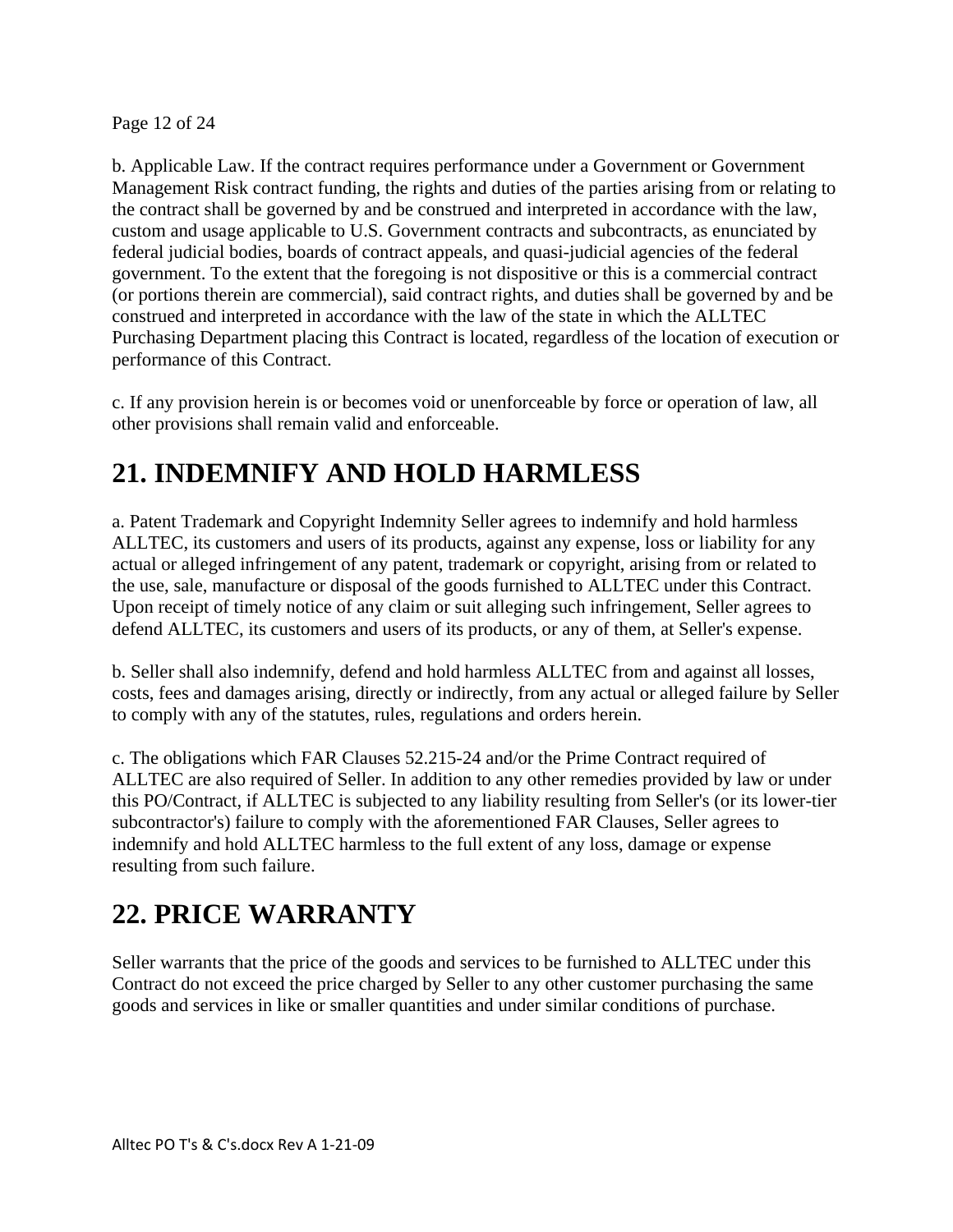### **23. UTILIZATION OF SMALL BUSINESS, WOMEN-OWNED BUSINESS AND SMALL DISADVANTAGED BUSINESS CONCERNS**

In support of Government policy and consistent with its obligations under contracts issued under Government contracts, Seller agrees to accomplish the maximum amount of subcontracting to small business, women-owned business and small disadvantaged business concerns and to use its best efforts to place subcontracts in areas of persistent or substantial labor surplus, where this can be done consistent with the efficient performance of this Contract and at prices no higher than are available elsewhere.

# **24. MATERIALS FURNISHED AND PROPERTY RIGHTS**

a. If ALLTEC furnishes any material for fabrication hereunder, Seller agrees: (1) not to substitute any other material in such fabrication without ALLTEC's written consent; (2) that title to such materials shall not be affected by incorporation in or attachment to any other property; and (3) that all such material or replacement material furnished at ALLTEC's expense will be returned in the form of products (except that which become normal industrial waste) or unused material. Seller shall inspect any such material furnished by ALLTEC and shall have the right to reject nonconforming material upon inspection. Inaccuracies, out of tolerance conditions or inadequacies in materials which are accepted by Seller shall not excuse performance in strict accordance with the applicable specifications.

b. Seller agrees that it will use all designs, tools, patterns, drawings, specifications, other information and equipment, title to which is in ALLTEC, only in the performance of this Contract and not otherwise, unless ALLTEC's prior written consent has been obtained. The foregoing shall not be construed as limiting the right of Seller to use such items in the manufacture of end products for direct sale to the Government to the extent that the Government has the right under a contract with ALLTEC, or otherwise, to authorize such use by Seller; provided that such use will not interfere with Seller's performance of this or other contracts from ALLTEC relating to Government contracts in effect at the time Seller enters into direct sale to the Government, that Seller furnishes prior written notice to ALLTEC of such intended use, and, to the extent practicable, Seller prominently identifies each such end product as being manufactured by Seller for direct sale to the Government. Seller's performance in strict accordance with the specifications shall not be excused by reason of any inaccuracy in tools or fixtures furnished by ALLTEC.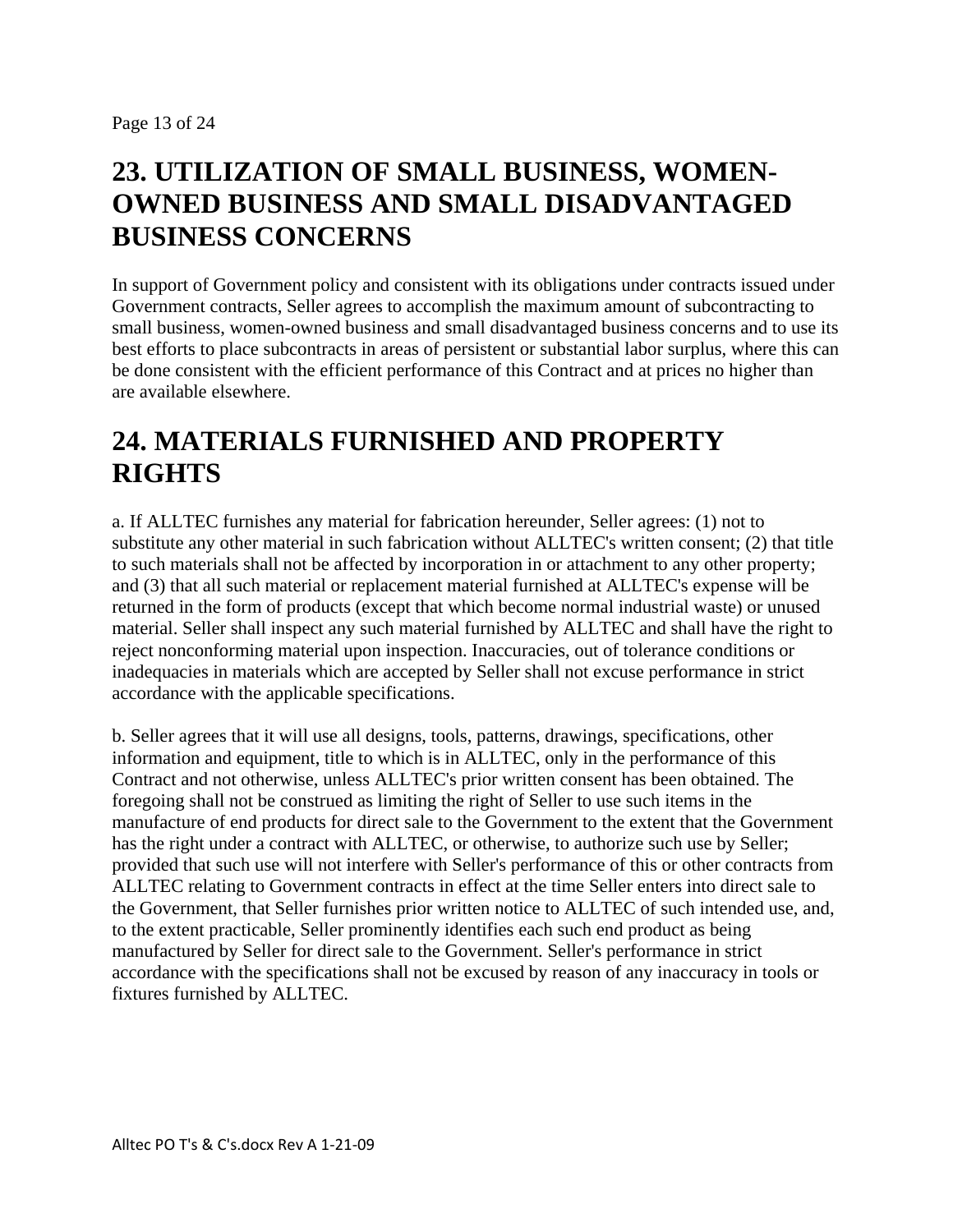Page 14 of 24

# **25. CITIZENSHIP REQUIREMENTS**

a. Employees of Seller who perform services under this Contract on the premises of ALLTEC shall be citizens of the United States of America (U.S.A.), its possessions or territories, in instances when the performance of such services requires Secret or Top Secret security classifications. If any employee of Seller who performs services on ALLTEC premises under this Contract is not a citizen of the U.S., its possessions or territories, and the performance of such services requires a Company Confidential security classification, Seller shall contact the cognizant ALLTEC Purchasing Representative prior to allowing said employee to perform such services. Following necessary coordination within ALLTEC, the ALLTEC Purchasing Representative shall provide specific instructions to Seller. When the performance of work on ALLTEC premises does not require a security clearance above, Seller shall bear exclusive responsibility for providing employees who are qualified under the Immigration Reform and Control Act ("IRCA") and who have completed an I-9 Form.

b. Upon the request of ALLTEC, Seller shall submit proof of citizenship or employment eligibility status to ALLTEC for each employee covered by Subparagraph a. who shall perform services under this Contract on the premises of ALLTEC. Examples of documents that may be considered satisfactory are state birth certificates, U.S. passports, U.S. naturalization papers, and green cards issued by the U.S. Department of Immigration and Naturalization. Consistent with IRCA, the order of presentment of such documents shall be the sole prerogative of Seller's employees. If these documents are not available, a compilation of other evidence may suffice. Upon acceptance of proof of citizenship or employment eligibility, ALLTEC may issue identification badges or cards to employees of Seller.

c. Should Seller fail to comply with this Clause, ALLTEC may, at its option, terminate this Contract for default in accordance with Article 9 hereof. An example of such failure would be the submittal of falsified proof of citizenship or employment eligibility.

#### **26. SPECIAL TOOLING**

Unless otherwise specified in this Contract, the price includes the cost of gauges, jigs, fixtures, dies, molds, tools, patterns, and similar items of special tooling that may be manufactured or acquired by Seller for use in the manufacture, fabrication, or assembly of the goods called for herein, and unless FAR 52.245-17 is applicable to this Contract, or otherwise specified herein, title to such special tooling will remain in Seller.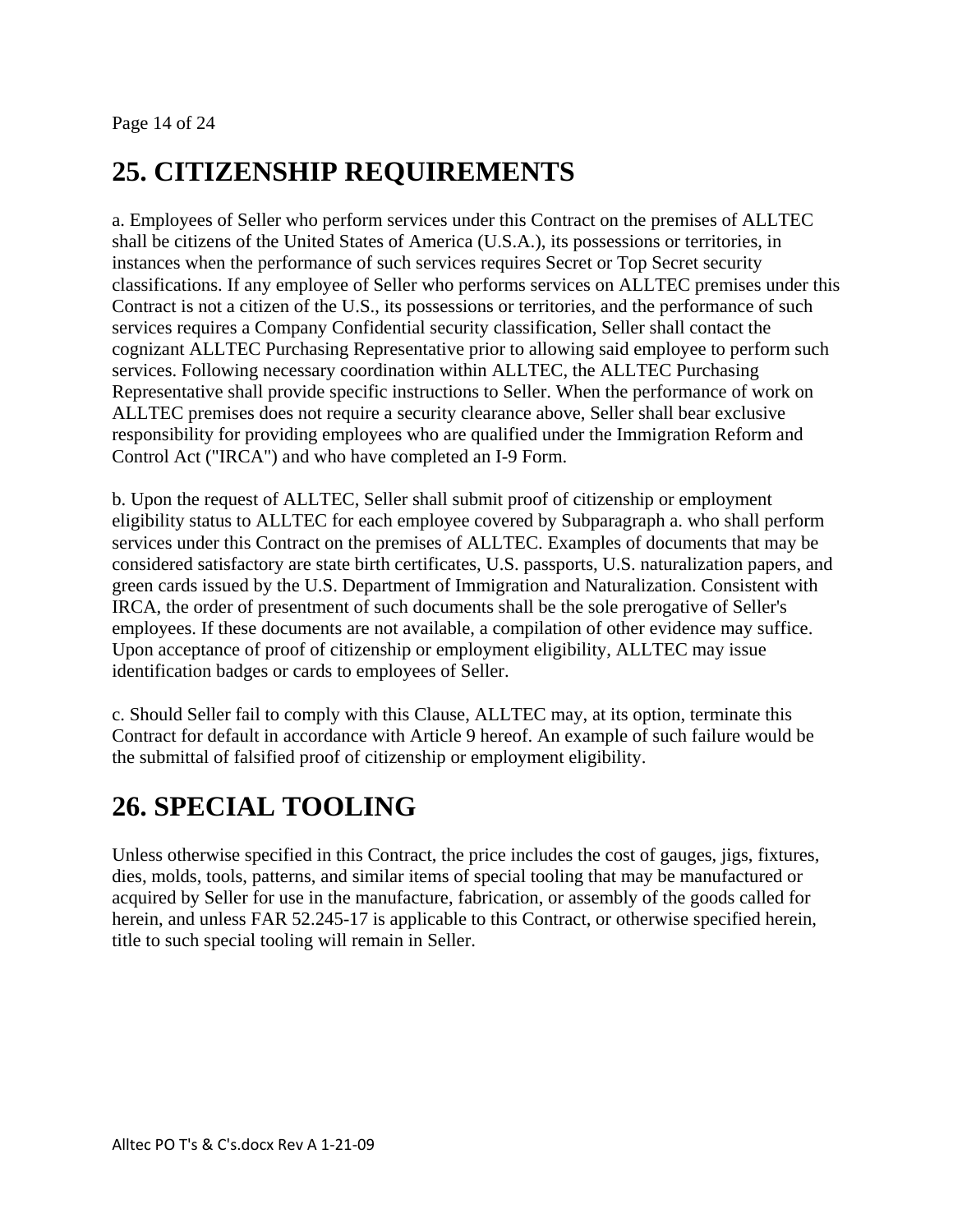Page 15 of 24

# **27. NEW ITEMS OF MANUFACTURE**

In the event (a) there are any new features of design incorporated in any goods made under this Contract as a result of Seller's compliance with the drawings or specifications of ALLTEC; (b) development cost for such features is being charged by Seller to ALLTEC; and (c) the goods to be made hereunder are not merely a slight modification of goods with respect to which Seller already possesses patent rights, then Seller grants to ALLTEC the right to make or have made all such goods, together with a royalty-free, nonexclusive, irrevocable license under any U.S. patent covering such new features of design. If in connection with this Contract, the Government funds directly or indirectly the monies paid to Seller for development costs, ALLTEC shall have no right to make or have made the goods for which the Government funded the development.

#### **28. ASSIGNMENT**

Except as hereinafter provided, neither this Contract nor any duty, right or interest therein may be delegated, assigned, or otherwise transferred in any manner by Seller without the prior written consent of ALLTEC, and any effort to the contrary shall be void. Either party may, upon notice to the other, assign this Contract to any person, firm or corporation with which such party may merge or consolidate or to which such party may assign substantially all of its assets, and either party may assign claims for monies due or to become due hereunder to any bank, trust company or other financial institution, including any Government lending agency. The assigning party shall furnish the other party with two (2) signed copies of any such assignment.

# **29. PACKING**

All items are to be packed in suitable containers for protection in shipment and storage, and in accordance with applicable specifications. Each container of a multiple container shipment shall be identified (a) to show the number of the container and the total number of containers in the shipment, and (b) the number of the container in which the packing sheet has been enclosed. All shipments by Seller or its subcontractors must include packing sheets containing ALLTEC's Contract number, quantity, part number/size, description of the items shipped, and appropriate evidence of inspection. Materials for different contracts shall be listed on separate packing sheets.

#### **30. SHIPPING INSTRUCTIONS**

Shipments must be made as specified on the face of the Contract, except as subsequently modified in writing by ALLTEC or otherwise directed in writing by ALLTEC's Shipping Department. Originals of all bills of lading and express receipts shall be mailed to the Shipping Department of ALLTEC's consignee division.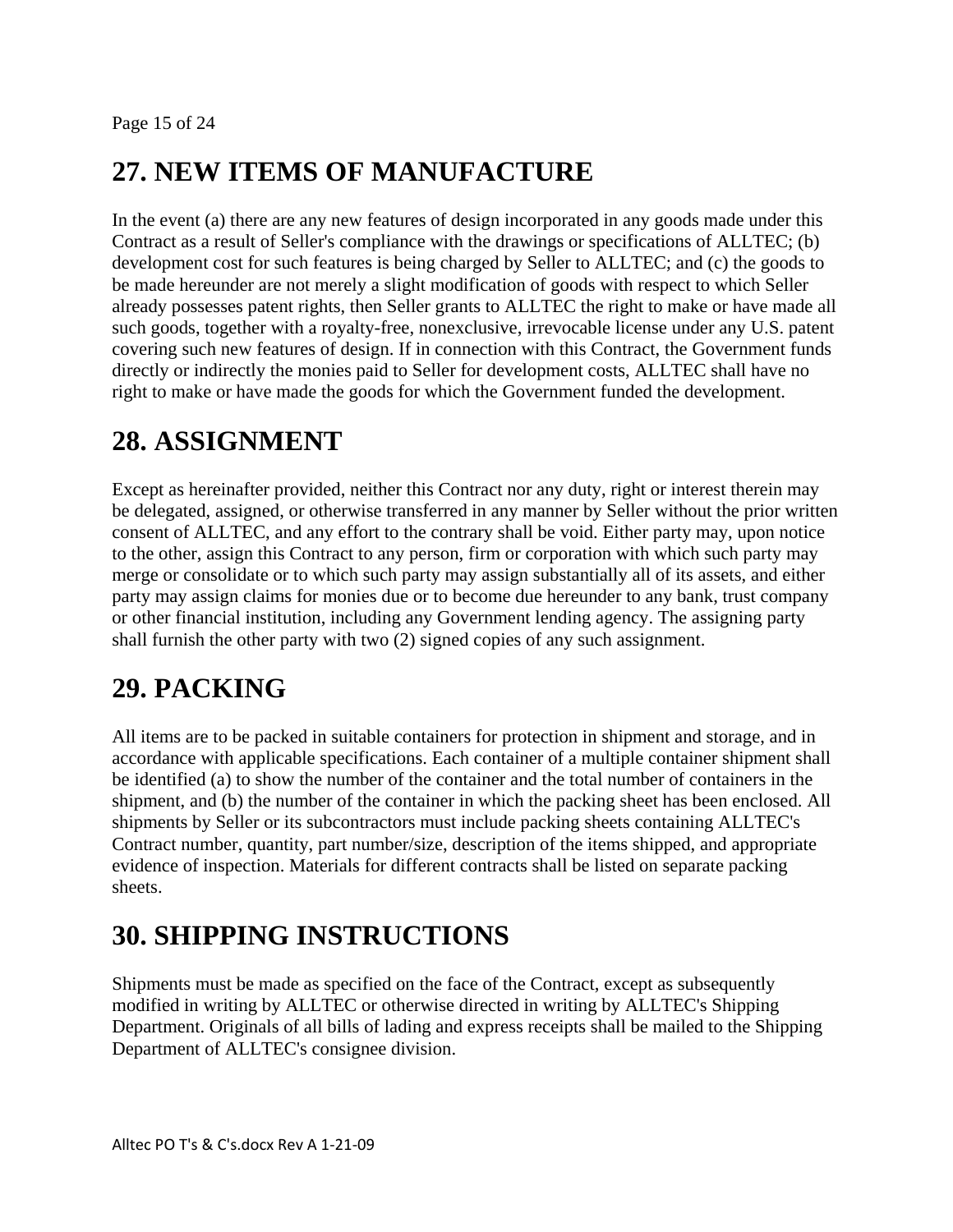Page 16 of 24

# **31. CLEARANCE OF MATERIALS INTENDED FOR PUBLIC RELEASE**

Seller shall issue no news release (including photographs and files), public announcement, advertisement, denial, or confirmation concerning all or any part of the subject matter of this Contract or any phase of any program hereunder without the prior written approval of ALLTEC.

#### **32. OFFSET/CO-PRODUCTION**

a. Seller shall use its best efforts to cooperate with ALLTEC in the fulfillment of any offset program obligation that ALLTEC may have accepted as a condition of the sale of an ALLTEC product to a foreign nation.

b. ALLTEC expressly reserves the right to all "offset" credits resulting from co-production or other similar obligations entered into between Seller and foreign sources of any goods or services in support of the procurement hereunder. Seller may not, therefore, procure or offer to procure any goods or services ordered hereunder from any foreign source without the prior written approval of ALLTEC. The express reservation applies to not only the goods and services ordered hereunder but also to the procurement of additional quantities thereof by means of options or similar commitments obtained by Seller to fulfill anticipated requirements ALLTEC may have. Seller may not, therefore, enter into such procurements from foreign sources to support ALLTEC future requirements without ALLTEC's prior written approval.

c. While ALLTEC's approval under the foregoing Paragraph may not be unreasonably withheld, Seller may be required to complete and file all necessary documentation in order to effect the passing through of offset credits to ALLTEC as a condition precedent to such approval.

d. Any data to be provided to a foreign source shall be coordinated with ALLTEC in advance to ensure that any necessary export licenses are obtained prior to transfer of such data.

**IF QUANTITIES UNDER THIS CONTRACT ARE DESIGNATED FOR USE UNDER A GOVERNMENT CONTRACT OR FOR GOVERNMENT MANAGEMENT RISK PURPOSES, THE FOLLOWING ADDITIONAL PROVISIONS SHALL APPLY TO THE NONCOMMERCIAL QUANTITIES. THE EFFECTIVE DATE OF THE FOLLOWING PROVISIONS SHALL BE THE DATE OF SUCH CLAUSES ON THE ISSUANCE DATE OF THIS CONTRACT, UNLESS OTHERWISE STATED IN THE BODY OF THIS CONTRACT.**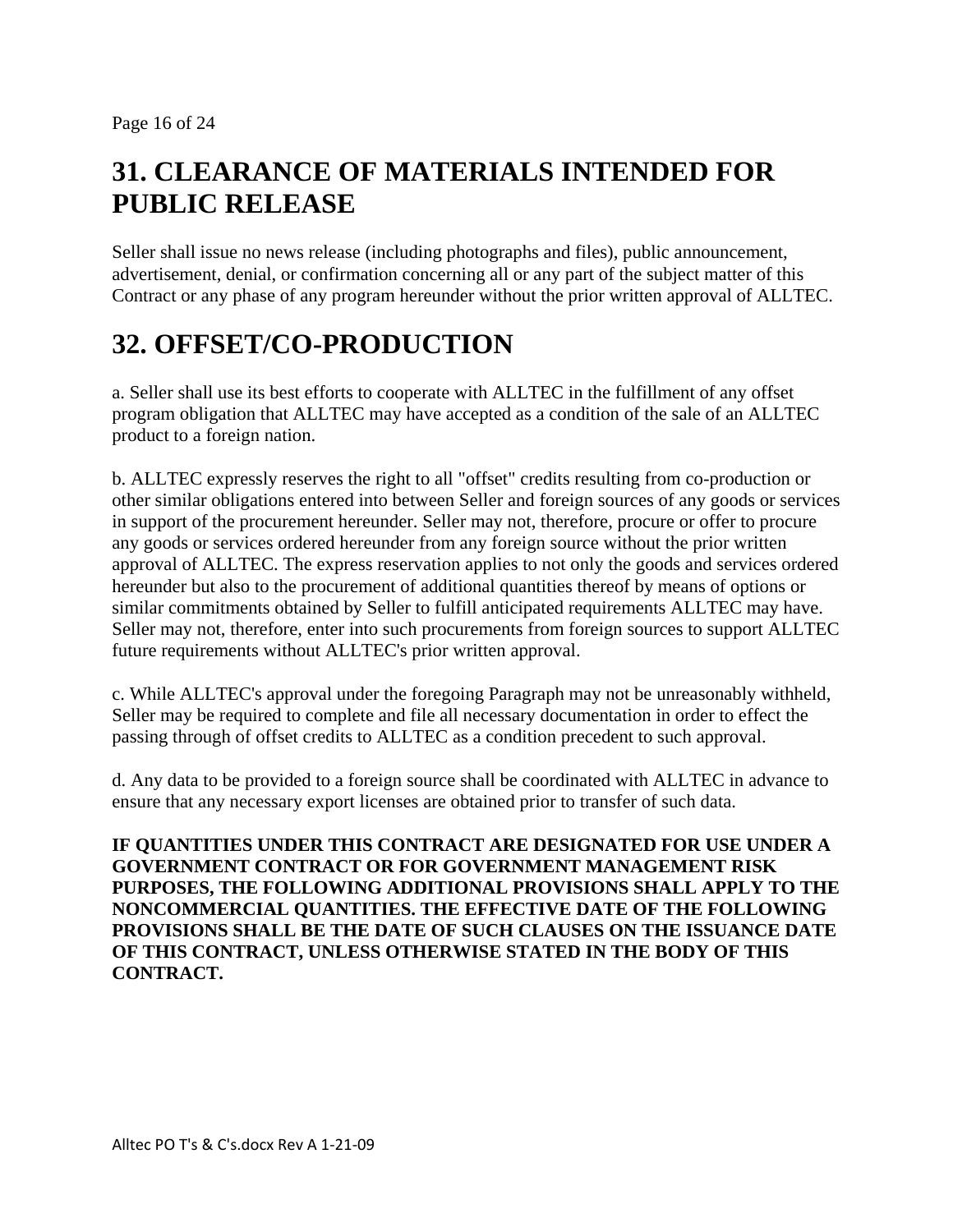Page 17 of 24

#### **33. GOVERNMENT CONTRACT CLAUSES**

a. The following Clauses which are incorporated by reference from the "Federal Acquisition Regulations" (FAR) apply to this Contract to the extent indicated. In all of the following Clauses, "Contractor" shall mean Seller.

(1) 52.203-6 Restrictions on Subcontractor Sales to the Government.

(2) 52.203-12 Limitation on Payments to Influence Certain Federal Transactions. For purposes of this Clause, "offer" shall mean Seller's solicitation response.

(3) 52.204-2 Security Requirements (excluding any reference to the Changes Clause in the Prime Contract). This Clause only applies if access to classified material is required.

(4) 52.208-1 Required Sources for Jewel Bearings and Related Items.

(5) 52.210-5 New Material. The terms "Contracting Officer" means ALLTEC's Authorized Purchasing Representative and the term "Government" means ALLTEC in the last two sentences of this Clause.

(6) 52.210-7 Used or Reconditioned Material, Residual Inventory, and Former Government Surplus Property.

(7) 52.212-8 Defense Priority and Allocation Requirements. This Clause does not apply to Government Management Risk quantities.

(8) 52.215-1 Examination of Records by Comptroller General (excluding Paragraph [c]). This Clause only applies if this Contract exceeds \$10,000.

(9) 52.215-2 Audit - Negotiation. This Clause only applies if this Contract exceeds \$10,000.

(10) 52.215-22 Price Reduction for Defective Cost or Pricing Data. This Clause applies if FAR 52.215-24 is applicable to this Contract.

(11) 52.215-23 Price Reduction for Defective Cost or Pricing Data - Modifications. This Clause applies if FAR 52.215-22 is not applicable to this Contract.

(12) 52.215-24 Subcontractor Cost or Pricing Data. This Clause only applies if the cost or pricing data for this Contract is subject to certification pursuant to FAR 15.804.

(13) 52.215-25 Subcontractor Cost or Pricing Data - Modifications. This Clause applies when FAR 52.215-24 is not applicable to this Contract.

(14) 52.215-26 Integrity of Unit Prices (excluding Paragraph [c]).

Alltec PO T's & C's.docx Rev A 1‐21‐09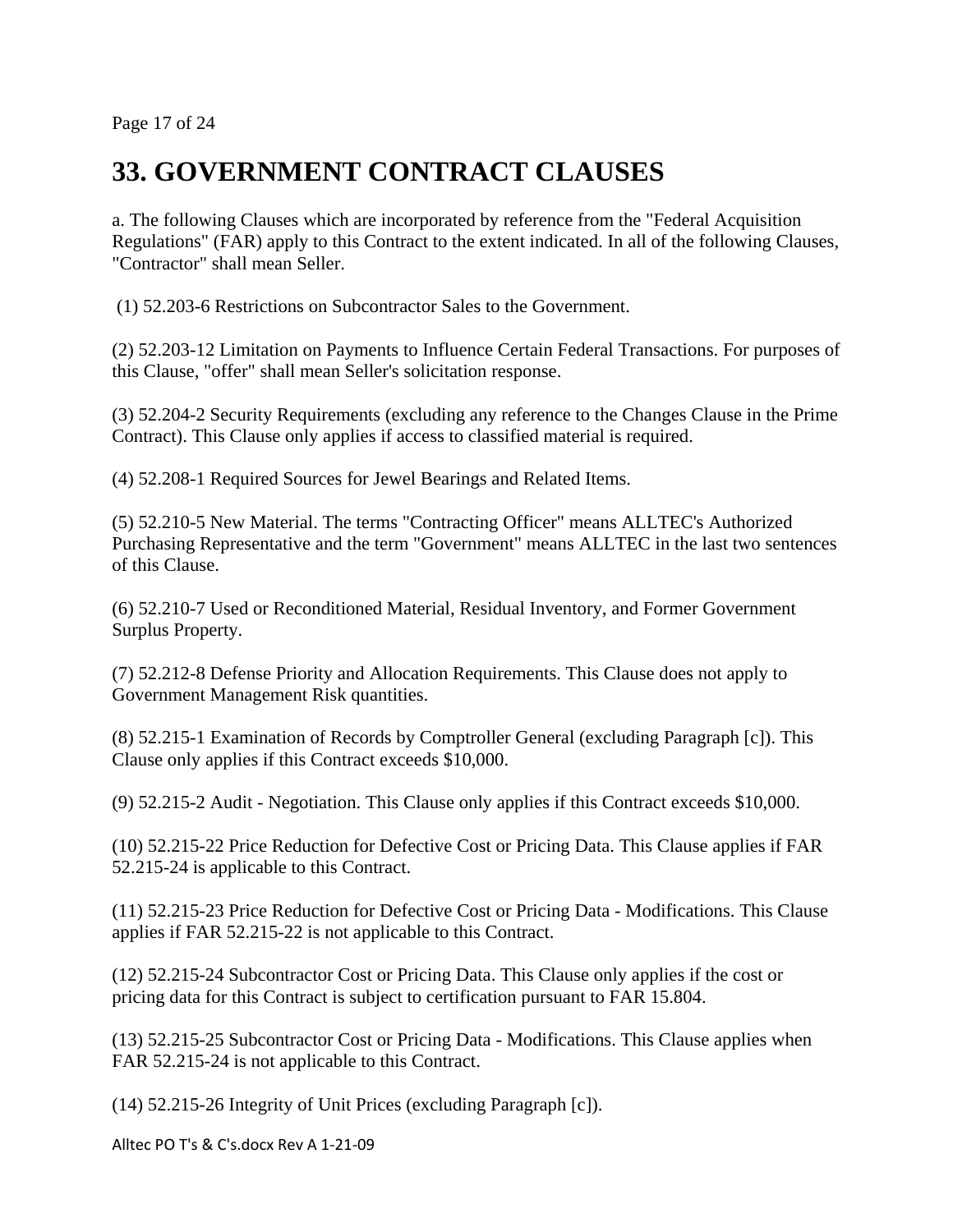Page 18 of 24

 (15) 52.215-27 Termination of Defined Benefit Pension Plans. This Clause applies if certified cost or pricing data is required and pre or post-award cost determination is subject to FAR Subpart 31.2, "Contracts With Commercial Organizations."

(16) 52.219-8 Utilization of Small Business Concerns and Small Disadvantaged Business Concerns.

(17) 52.219-9 Small Business and Small Disadvantaged Business Subcontracting Plan. This Clause only applies if this Contract exceeds \$500,000 and Seller is not a small business concern.

(18) 52.219-13 Utilization of Women-Owned Small Businesses. This Clause only applies if this Contract exceeds \$25,000, provided that it is not for personal services and is not to be performed entirely outside the U.S., its possessions, Puerto Rico, and the Trust Territory of the Pacific Islands.

(19) 52.220-3 Utilization of Labor Surplus Area Concerns. This Clause only applies if this Contract exceeds \$25,000.

(20) 52.220-4 Labor Surplus Area Subcontracting Program. This Clause only applies if this Contract exceeds \$500,000.

(21) 52.222-4 Contract Work Hours and Safety Standards Act - Overtime Compensation. ALLTEC may withhold or recover from Seller such sums as the Contracting Officer withholds or recovers from ALLTEC because of liabilities of Seller or its subcontractors under this Clause.

(22) 52.222-20 Walsh-Healey Public Contracts Act.

(23) 52.222-26 Equal Opportunity (Paragraphs [b][1] through [11] only). This Clause applies unless exempt pursuant to FAR 22.807.

 (24) 52.222-35 Affirmative Action for Special Disabled and Vietnam Era Veterans. This Clause only applies if this Contract is for \$10,000 or more.

(25) 52.222-36 Affirmative Action for Handicapped Workers. This Clause only applies if this Contract exceeds \$2,500.

(26) 52.222-37 Employment Reports on Special Disabled Veterans and Veterans of the Vietnam Era. This Clause only applies if this Contract is for \$10,000 or more.

(27) 52.223-2 Clean Air and Water. This Clause applies only if this Contract exceeds \$100,000.

(28) 52.223-3 Hazardous Material Identification and Material Safety Data. This Clause only applies if this Contract involves hazardous material as referenced in Paragraph (a) thereof.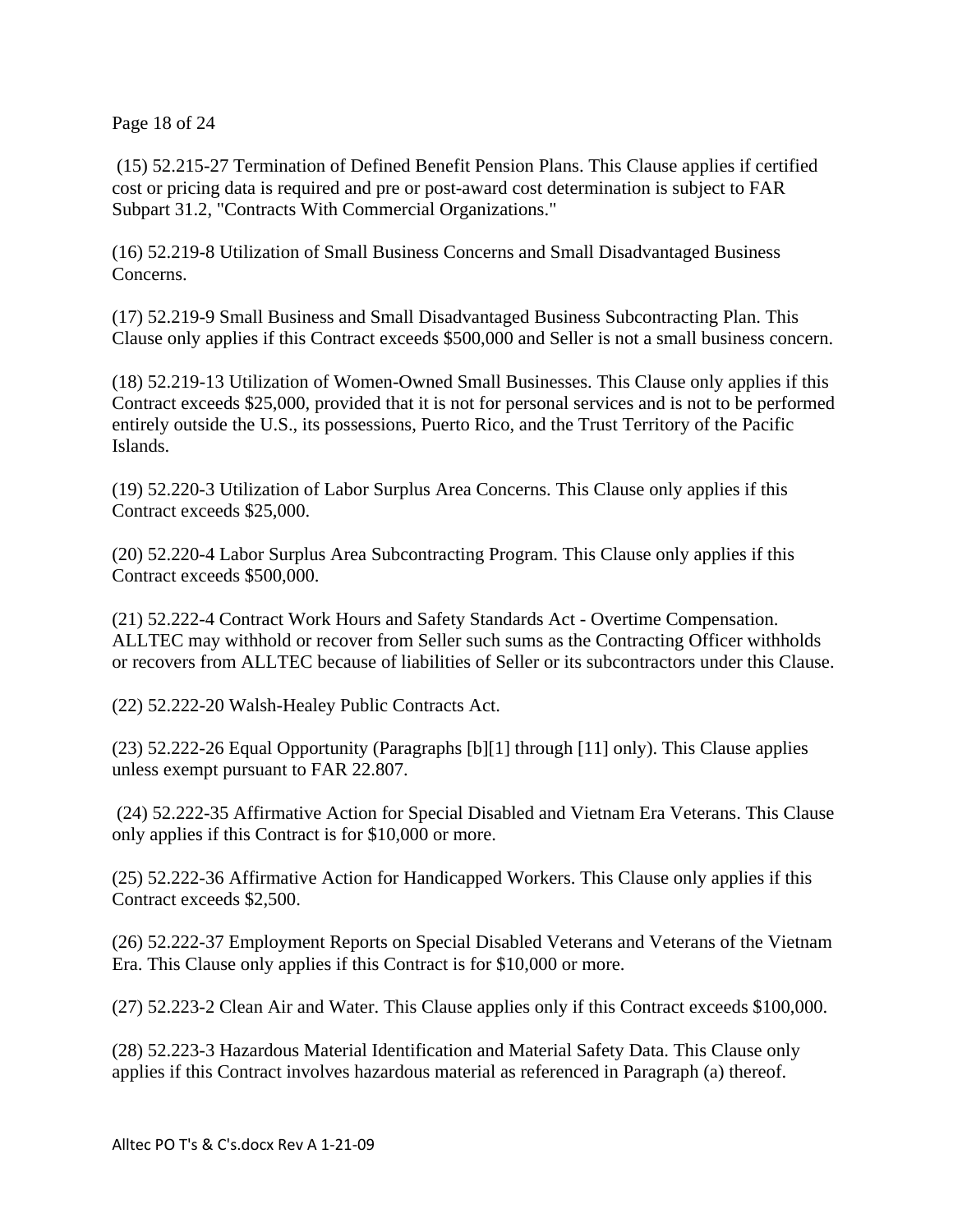Page 19 of 24

 (29) 52.225-10 Duty-Free Entry. This Clause only applies if (i) this Contract identifies supplies to be accorded duty-free entry into the customs territory of the U.S., or (ii) other foreign supplies in excess of \$10,000 may be imported into the customs territory of the U.S.

(30) 52.225-13 Restrictions on Contracting With Sanctioned Persons.

(31) 52.227-1 Authorization and Consent.

(32) 52.227-2 Notice and Assistance Regarding Patent and Copyright In fringement. This Clause only applies if this Contract exceeds \$25,000.

(33) 52.227-9 Refund of Royalties. This Clause only applies if the amount of royalties reported during negotiation of this Contract exceeds \$250.

(34) 52.227-10 Filing of Patent Applications - Classified Subject Matter. This Clause only applies if this Contract covers, or is likely to cover, classified subject matter.

(35) 52.227-11 Patent Rights - Retention by the Contractor (Short Form). This Clause only applies if this Contract is for experimental, developmental, or research work and Seller is a small business firm or nonprofit organization.

(36) 52.227-12 Patent Rights - Retention by the Contractor (Long Form). This Clause only applies if this Contract is for experimental, developmental or research work and Seller is other than a small business firm or nonprofit organization.

(37) 52.228-5 Insurance - Work on a Government Installation (unless otherwise stated in this Contract, the minimum amounts of insurance required shall be in accordance with FAR 28.307). The term "Contracting Officer" shall mean ALLTEC's Authorized Purchasing Representative. This Clause only applies to contracts which require more than the incidental performance of services on a Government installation within the United States, its possessions and Puerto Rico.

(38) 52.245-2 Government Property.

(39) 52.245-17 Special Tooling (excluding Paragraph [j]).

(40) 52.245-18 Special Test Equipment. The term "Contracting Officer" therein shall mean ALLTEC.

(41) 52.246-23 Limitation of Liability (the term "acceptance" means acceptance of supplies by the Government).

(42) 52.247-1 Commercial Bill of Lading Notations. This Clause only applies where direct shipment to the Government is specified.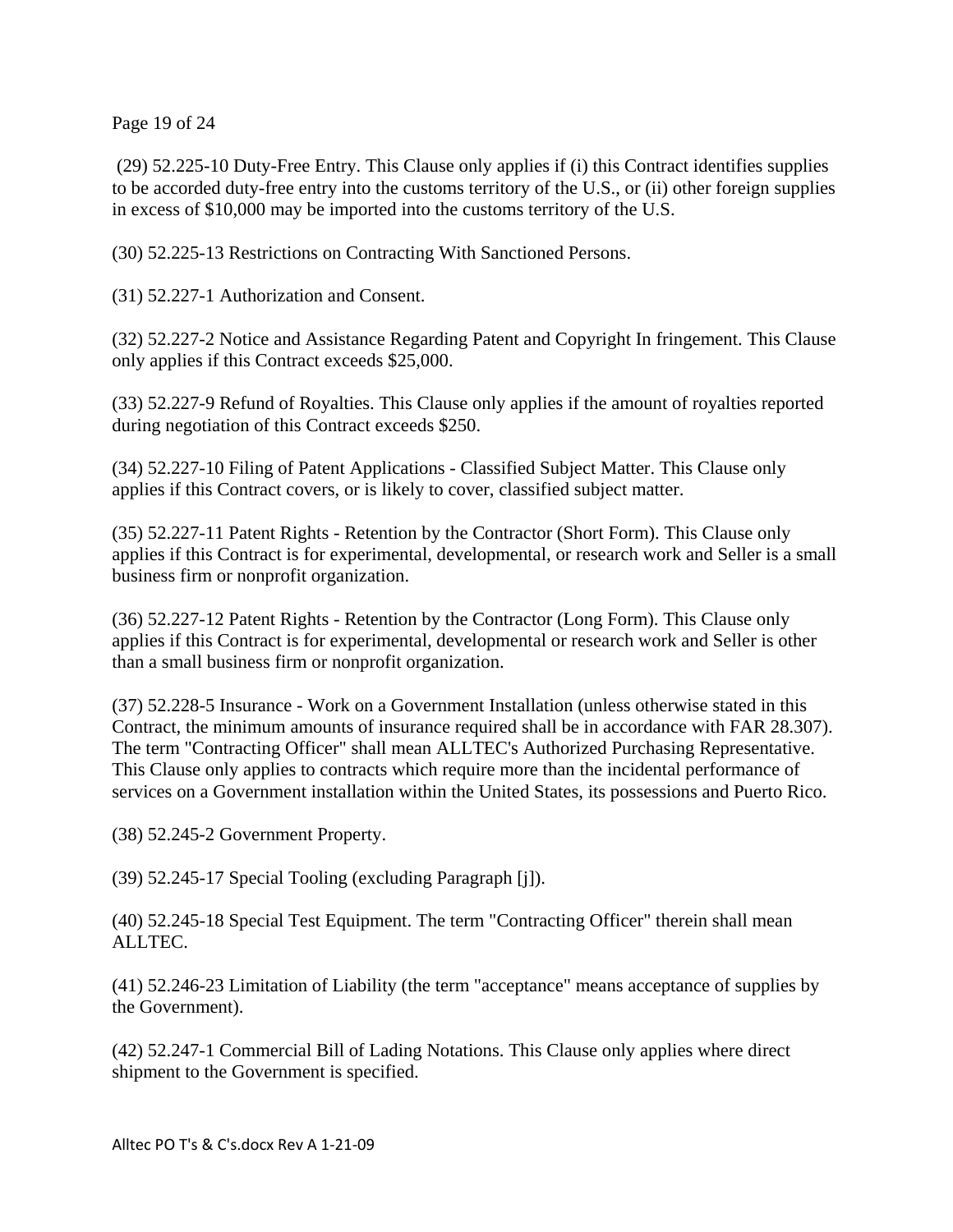Page 20 of 24

(43) 52.247-63 Preference for U.S. - Flag Air Carriers.

(44) 52.247-64 Preference for Privately Owned U.S. - Flag Commercial Vessels.

b. If this Contract is placed under a Department of Defense contract, the following Clauses which are incorporated by reference from the "Department of Defense Federal Acquisition Regulation Supplement" (DOD FAR Supplement) shall apply to this Contract to the extent indicated. In all of the following Clauses "Contractor" shall mean Seller. In Clause (22) Technical Data - Withholding of Payment, the terms "Contracting Officer" and "Government" shall mean ALLTEC.

(1) 252.203-7001 Special Prohibition on Employment. This Clause, excluding Paragraph (f), only applies if this Contract exceeds \$25,000. The term "Contracting Officer" shall mean ALLTEC's Authorized Purchasing Representative.

(2) 252.204-7005 Overseas Distribution of Defense Subcontracts. This Clause, excluding Paragraph (d), only applies if this Contract exceeds \$100,000.

(3) 252.208-7000 Required Sources for Miniature and Instrument Ball Bearings.

(4) 252.208-7001 Required Sources for Precision Components for Mechanical Time Devices.

(5) 252.208-7002 Required Sources for High-Purity Silicon.

(6) 252.208-7003 Required Sources for High Carbon Ferrochrome.

(7) 252.208-7004 Notice of Intent to Furnish Precious Metals as Government-Furnished **Material** 

(8) 252.208-7005 Required Sources for Forging and Welded Shipboard Anchor Chain Items.

(9) 252.208-7006 Required Sources for Anti-Friction Bearings.

(10) 252.219-7000 Small Business and Small Disadvantaged Business Subcontracting Plan (DoD Contracts). This Clause only applies if FAR 52.219-9 is applicable to the Contract.

(11) 252.223-7001 Safety Precautions for Ammunition and Explosives. This Clause only applies if this Contract involves ammunition and explosives (as defined in DFARS 223.7001) unless otherwise exempt under DFARS 223.7002. The terms "Contracting Officer" and "Government" shall mean ALLTEC herein. In addition, Seller hereby grants to the Government the right of access to review compliance with contract safety requirements. ALLTEC shall also have the right to direct Seller to cease performance of this Contract as a result of a serious uncorrected or recurring safety deficiency potentially causing an imminent hazard to DOD personnel, property or contract performance.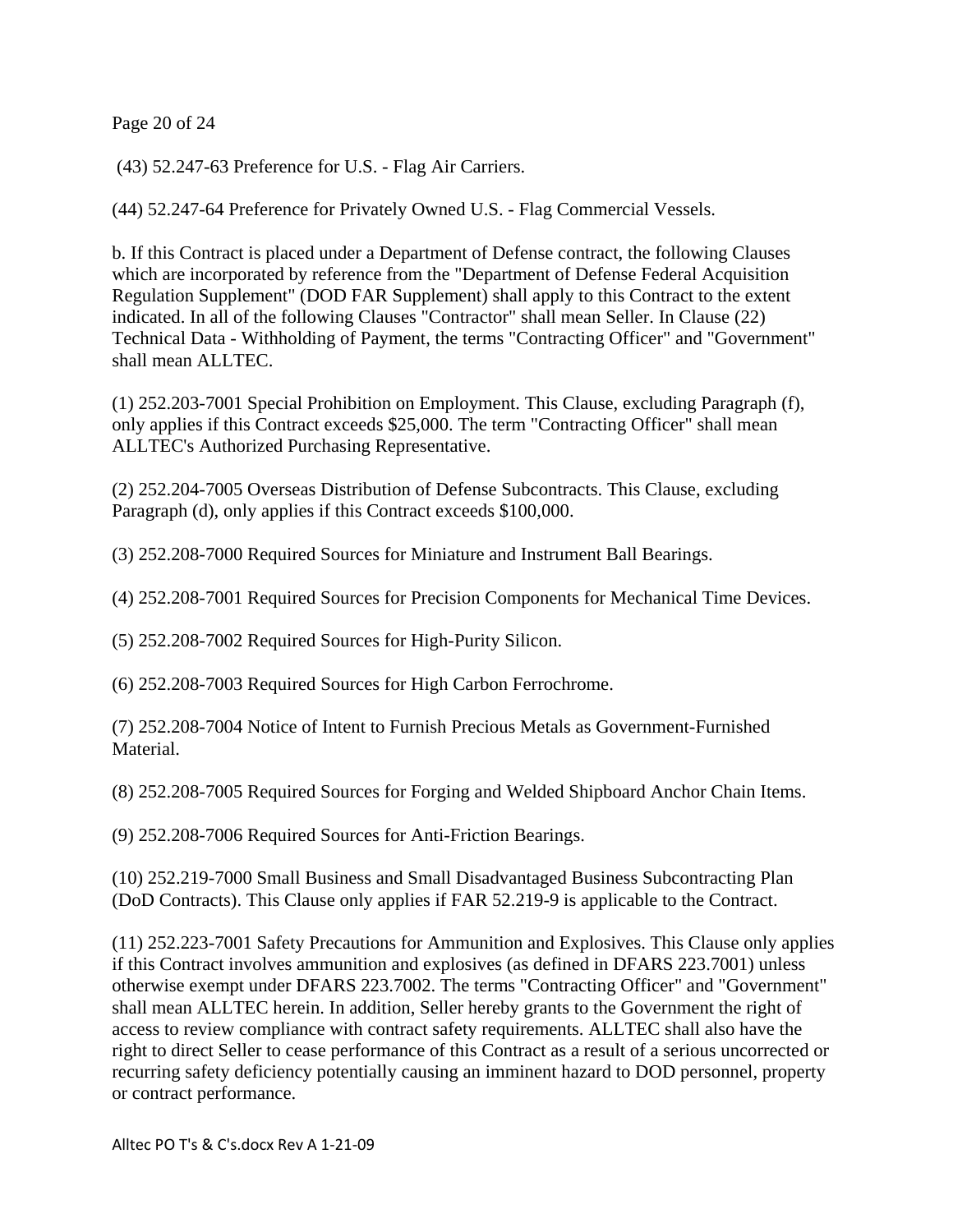Page 21 of 24

 (12) 252.223-7002 Change in Place of Performance - Ammunition and Explosives. This Clause only applies if DFARS 252.223-7001 applies to this Contract.

(13) 252.225-7001 Buy American Act and the Balance of Payments Program.

(14) 252.225-7002 Qualifying Country Sources as Subcontractors.

(15) 252.225-7008 Duty-Free Entry - Qualifying Country End Products and Supplies. This Clause applies in contracts for supplies and in all contracts for services involving the furnishing of supplies, except if this Contract does not exceed \$25,000 or is a contract for supplies exclusively for use outside the United States. Seller shall identify the Government contract (by its contract number) under which this Contract is placed on any shipping documents submitted to Customs covering supplies for which duty-free entry is to be claimed pursuant to this Clause.

(16) 252.225-7011 Preference for Domestic Specialty Metals (Major Programs).

(17) 252.225-7014 Duty-Free Entry - Additional Provisions.

(18) 252.227-7013 Rights in Technical Data and Computer Software.

(19) 252.227-7018 Restrictive Markings on Technical Data.

(20) 252.227-7027 Deferred Ordering of Technical Data or Computer Software.

- (21) 252.227-7029 Identification of Technical Data.
- (22) 252.227-7030 Technical Data Withholding of Payment.

(23) 252.227-7036 Certification of Technical Data Conformity.

(24) 252.227-7037 Validation of Restrictive Markings on Technical Data.

(25) 252.228-7006 Accident Reporting and Investigation Involving Aircraft, Missiles, and Space Launch Vehicles. The term "Administrative Contracting Officer" means ALLTEC and Administrative Contracting Officer, and "Government" means ALLTEC or Government.

(26) 252.235-7004 Frequency Authorization. This Clause only applies if this Contract calls for developing, producing, testing, or operating a device for which a radio frequency authorization is required. The term "Contracting Officer" means ALLTEC's Authorized Purchasing Representative.

(27) 252.243-7001 Pricing of Adjustments.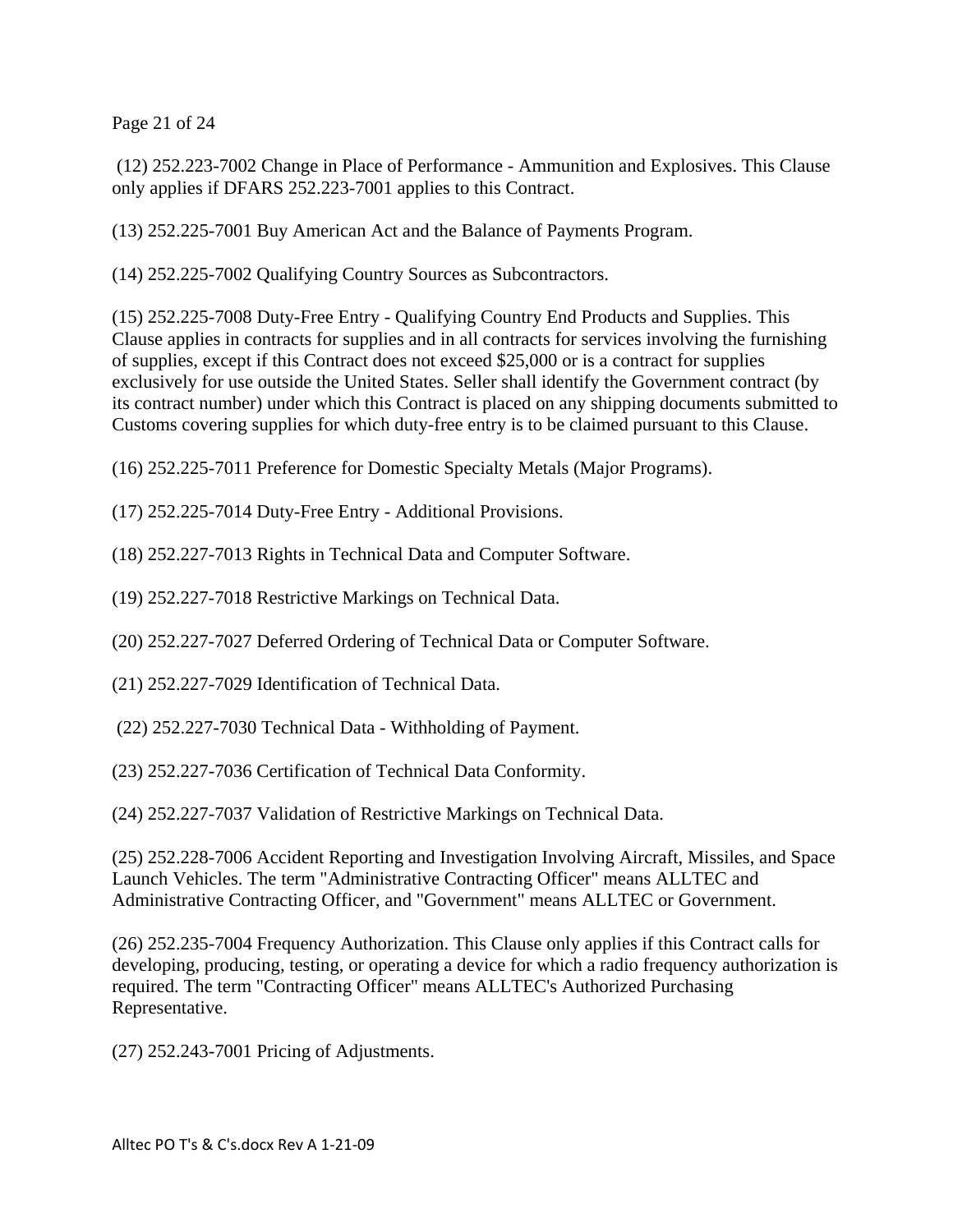Page 22 of 24

 (28) 252.246-7001 Warranty of Data. This Clause only applies if the delivery of data is required by this Contract. The warranty period as set forth in Paragraph (b) thereof shall be three (3) years from acceptance of the final items of data under this Contract. "Contracting Officer" and "Government" shall mean ALLTEC.

c. If this Contract is placed under a National Aeronautics and Space Administration contract, the following Clauses which are incorporated by reference from the "National Aeronautics and Space Administration Federal Acquisition Regulation Supplement" (NASA FAR Supplement) shall apply to this Contract to the extent indicated. In all of the following Clauses, "Contractor" shall mean Seller.

(1) 18-52.204-70 Report on NASA Subcontracts. This Clause (excluding Paragraph [e]) only applies if this Contract exceeds \$50,000.

(2) 18-52.223-70 Safety and Health. This Clause only applies if this Contract exceeds \$1,000,000 or construction, repair or alteration in excess of \$25,000 is involved, or involves the use of hazardous materials or operations.

(3) 18-52.223-71 Frequency Authorization. This Clause only applies if this Contract calls for developing, producing, testing of operating a device for which a radio frequency authorization is required.

(4) 18-52.227-70 New Technology - This Clause only applies to other than a small business firm or nonprofit organization for the performance of experimental, developmental or research work.

(5) 18-52.227-71 Requests for Waiver of Rights to Inventions.

(6) 18-52.227-85 Invention Reporting and Rights - Foreign. This Clause only applies if this Contract involves experimental, developmental or research work to be performed outside the U.S., its possessions and Puerto Rico by a nondomestic firm.

(7) 18-52.227-86 Commercial Computer Software - Licensing.

(8) 18-52.244-70 Geographic Participation in the Aerospace Program. This Clause only applies if this Contract is \$100,000 and over.

(9) 18-52.245-73 Financial Reporting of Government-Owned/Contractor-Held Property. (Excluding Paragraphs [b] and [d]). The reports required by this Clause shall be submitted to ALLTEC's Authorized Purchasing Representative.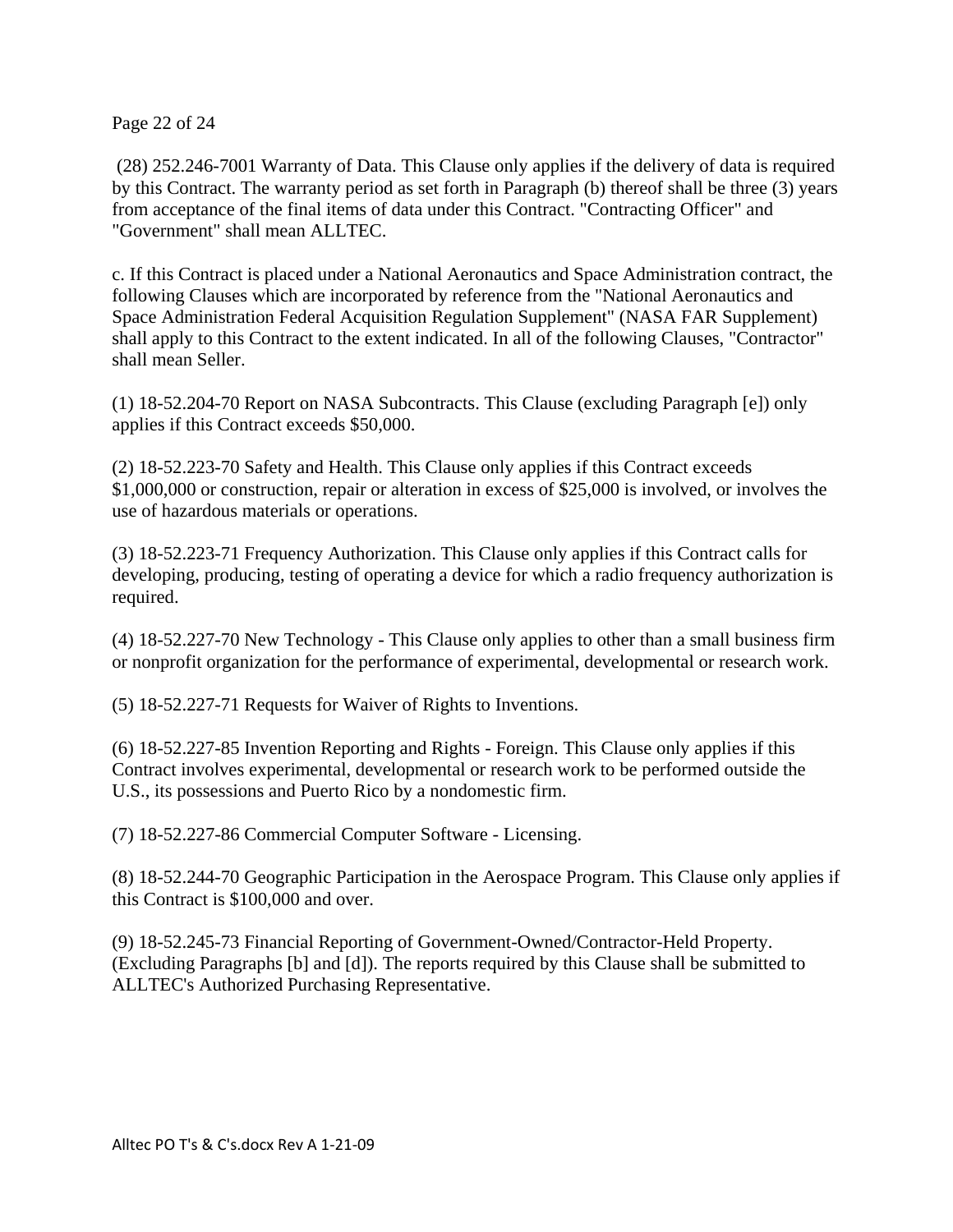# **34. SAFETY AND ACCIDENT PREVENTION**

In performing work under this Contract on a Government installation, Seller shall (a) conform to the specific safety requirements contained in the Contract, and (b) for those related activities not directly addressed by this Contract, conform to the applicable safety rules prescribed by the Government installation, and (c) take such additional precautions as ALLTEC or the Contracting Officer under ALLTEC's Government contract may reasonably require for safety and accident prevention purposes. Any violation of such rules and requirements, unless promptly corrected as directed by ALLTEC or the Contracting Officer, shall be grounds for termination of this Contract in accordance with the default provisions hereof. ALLTEC may, by written order, direct additional safety and accident standards as may be required under ALLTEC's Government contract and any adjustments resulting from such direction will be in accordance with the provisions of this Contract entitled "Changes."

# **35. FOREIGN MILITARY SALES**

The Seller certifies that the price of this Contract does not include any direct or indirect costs of sales commissions or fees for Seller's sales representatives involved in Foreign Military Sales.

#### 36. ANTI-KICKBACK ACT PROCEDURES

a. The Contract Clause entitled "Anti-Kickback Act Procedures" set forth in FAR 52.203-7 is made a part of this Contract by this reference, with the following modifications: the term "the Contractor" shall mean Seller, and the term "the Contracting Officer" shall mean the contracting officer cognizant of the prime contract under which this Contract was awarded.

b. By its acceptance of this Contract, Seller warrants and represents to ALLTEC that neither Seller nor any immediate or lower-tier subcontractor of Seller nor any person acting on behalf of any of them has engaged in conduct prohibited by Section 3 of the Anti-Kickback Act of 1986 (Public Law 99-634) relating to this Contract or any subcontract or lower tier subcontract under this Contract. Seller shall indemnify, defend and save harmless ALLTEC, its officers, agents and employees, from all losses, costs, fees and damages resulting, directly or indirectly, in whole or in part, from any conduct prohibited as aforesaid in which Seller, any immediate or lower-tier subcontractor of Seller or any person acting on behalf of any of them has engaged or hereafter engages relating to this Contract or any lower-tier subcontract under this Order. ALLTEC shall have the right to withhold from any sums due Seller under this Contract: (1) if so directed pursuant to Section 6 of the aforesaid Act or pursuant to the Anti-Kickback Act Procedures Clause of the prime contract or higher-tier subcontract under which this Contract has been issued by the contracting officer or agency cognizant of the prime contract under which the contract was awarded; or (2) to recoup losses, costs, fees and damages against the incurrence of which Seller has agreed in this Clause to indemnify ALLTEC. For purposes of this Clause, the definitions of the terms "subcontractor", "subcontract" and "person" shall be deemed to be those set forth in Section 2 of said Act.